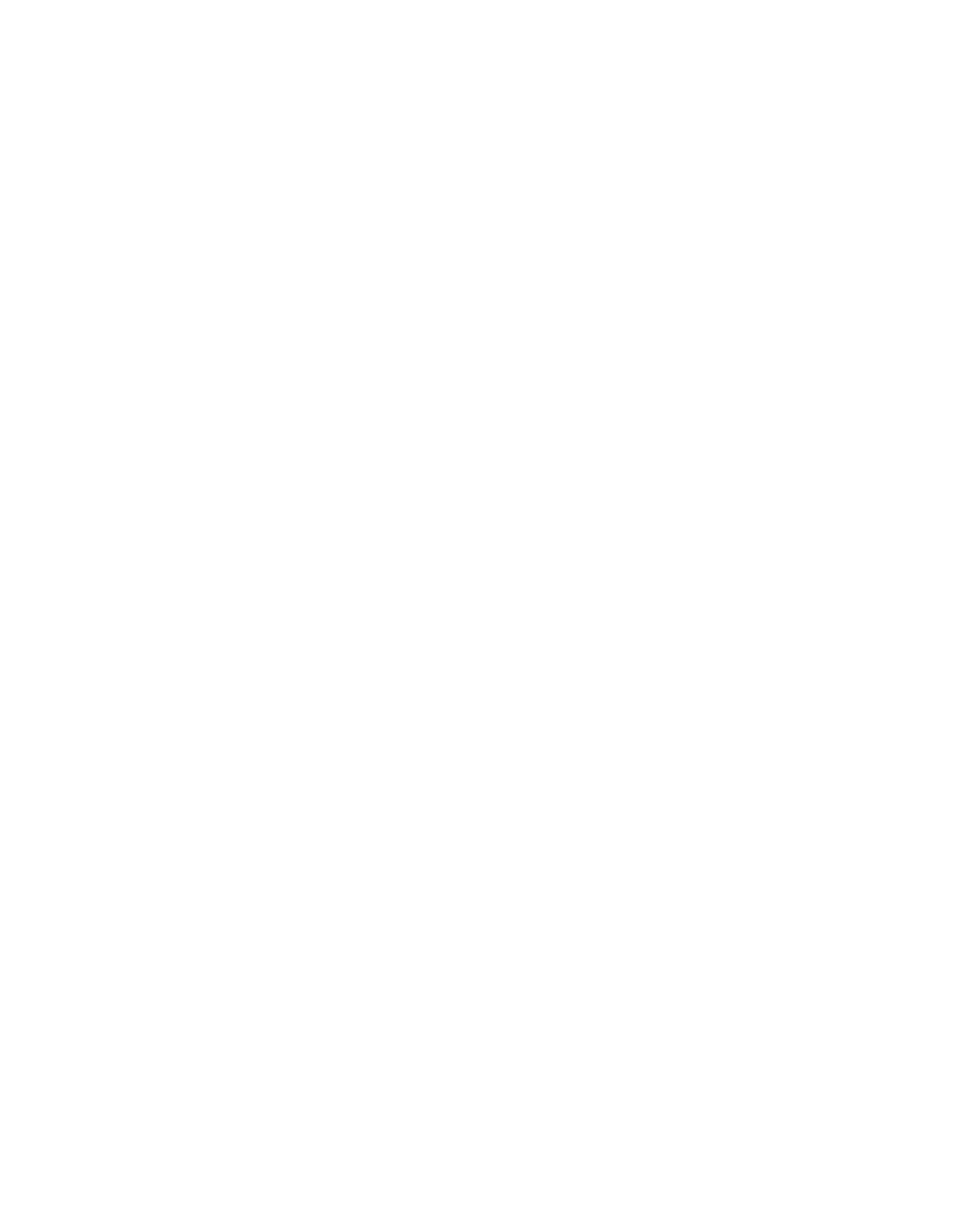**DEPARTMENT OF THE ARMY HEADQUARTERS, U.S. ARMY RESERVE COMMAND 1401 DESHLER STREET SW FORT MCPHERSON, GA 30330-2000 1 November 2000** 

## **Personnel - General GUIDE TO RESOLUTION OF SYSTEMIC PERSONNEL PROBLEMS**

**For the Commander:** 

*U.S.Army* 

When When I wonder

**Official:** *Chief of Staff*

**JOHN A. YINGLING**  *Brigadier General,* 

**THOMAS C. MAIELLO, JR.** *Colonel, GS Army Reserve Chief Information Officer* 

**History.** This is the third printing of USARC Pam 600-2. This pamphlet was originally published as an unofficial reference. The initial publication of USARC Pamphlet 600-2 was 1 December 1994.

**Summary.** This pamphlet contains information and guidance for the U.S. Army Reserve (USAR). Commanders and personnel at all levels in the chain of command can use this guide to assist them in understanding and guiding their soldiers through these common personnel problem issues.

**Applicability.** This pamphlet applies to all organizations and units subordinate to the U.S. Army Reserve Command (USARC). It impacts on unit readiness and mobilization. Local reproduction is authorized. A link to this pamphlet and other Command publications is on the USARC INTRANET at http://usarcintra/.

**Suggested improvements.** Users are invited to send comments and suggested improvements on DA Form 2028 (Recommended changes to Publications and Blank Forms) directly to CDR, USARC, ATTN: AFRC-IG, 1401 Deshler Street SW, Fort McPherson, GA 30330- 2000.

**DISTRIBUTION:** A

#### **CONTENTS**

**Chapter 1 Introduction**  Purpose • 1-1 References • 1-2 Explanation of abbreviations • 1-3 General • 1-4

**Chapter 2 Army Substance Abuse Program (SAP)**  Purpose • 2-1 Process • 2-2 Points of contact • 2-3 References • 2-4

#### **Chapter 3 Antedating Enlistment/Reenlistment**  Purpose • 3-1 Process • 3-2 Point of contact • 3-3 References • 3-4

**\*** This pamphlet supersedes USARC Pamphlet 600-2, 1 Dec 94.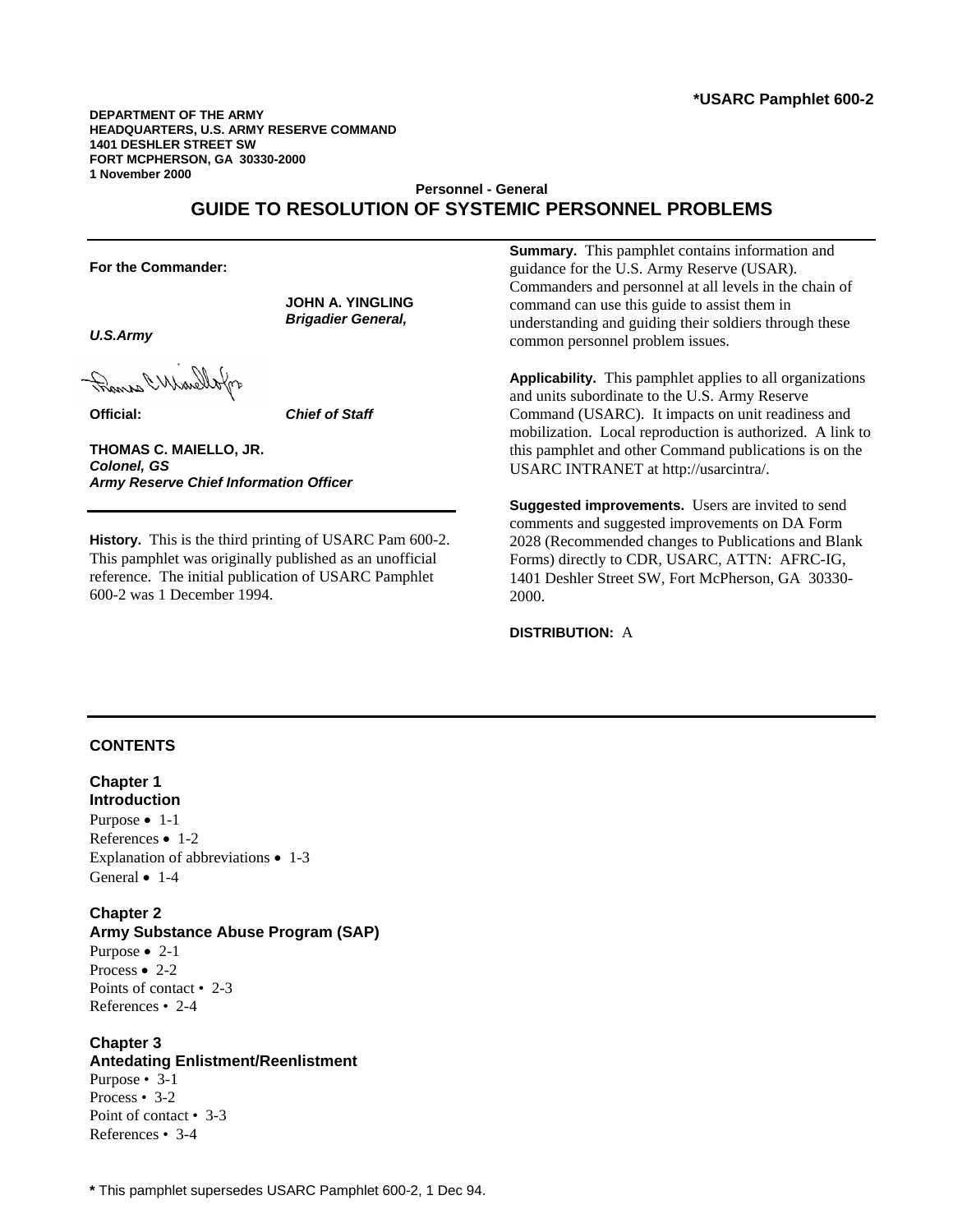#### **Chapter 4 Army Board for Corrections of Military Records (ABCMR)/ Army Discharge Review Board (ADRB)**

Purpose • 4-1 Process • 4-2 Points of contact • 4-3 References • 4-4

## **Chapter 5**

**Areas in Pay** Purpose • 5-1 Process • 5-2 Points of contact • 5-3 References • 5-4

## **Chapter 6**

**Chaplain Support** 

Purpose • 6-1 Facts • 6-2 Points of contact • 6-3 Reference • 6-4

## **Chapter 7**

**Colonel Command Selection Board**  Purpose • 7-1 Process • 7-2 Point of contact • 7-3

References • 7-4

## **Chapter 8**

#### **Command Congressional and Special Inquiry Management**  Purpose • 8-1

Background • 8-2 Point of contact • 8-3 References • 8-4

## **Chapter 9**

**Commissary, Exchange, and Morale Welfare and Recreation (MWR) Privileges**  Purpose • 9-1 Exchange and MWR eligibility • 9-2 Commissary entitlement • 9-3 Points of contact • 9-4 References • 9-5

## **Chapter 10**

## **Dealing with Substandard Active Guard Reserve (AGR) Soldiers**

Purpose • 10-1 Process • 10-2 Points of contact • 10-3 References • 10-4

## **Chapter 11**

**Defense Enrollment Eligibility Reporting System (DEERS)**  Purpose • 11-1 Process • 11-2 Points of contact • 11-3 References • 11-4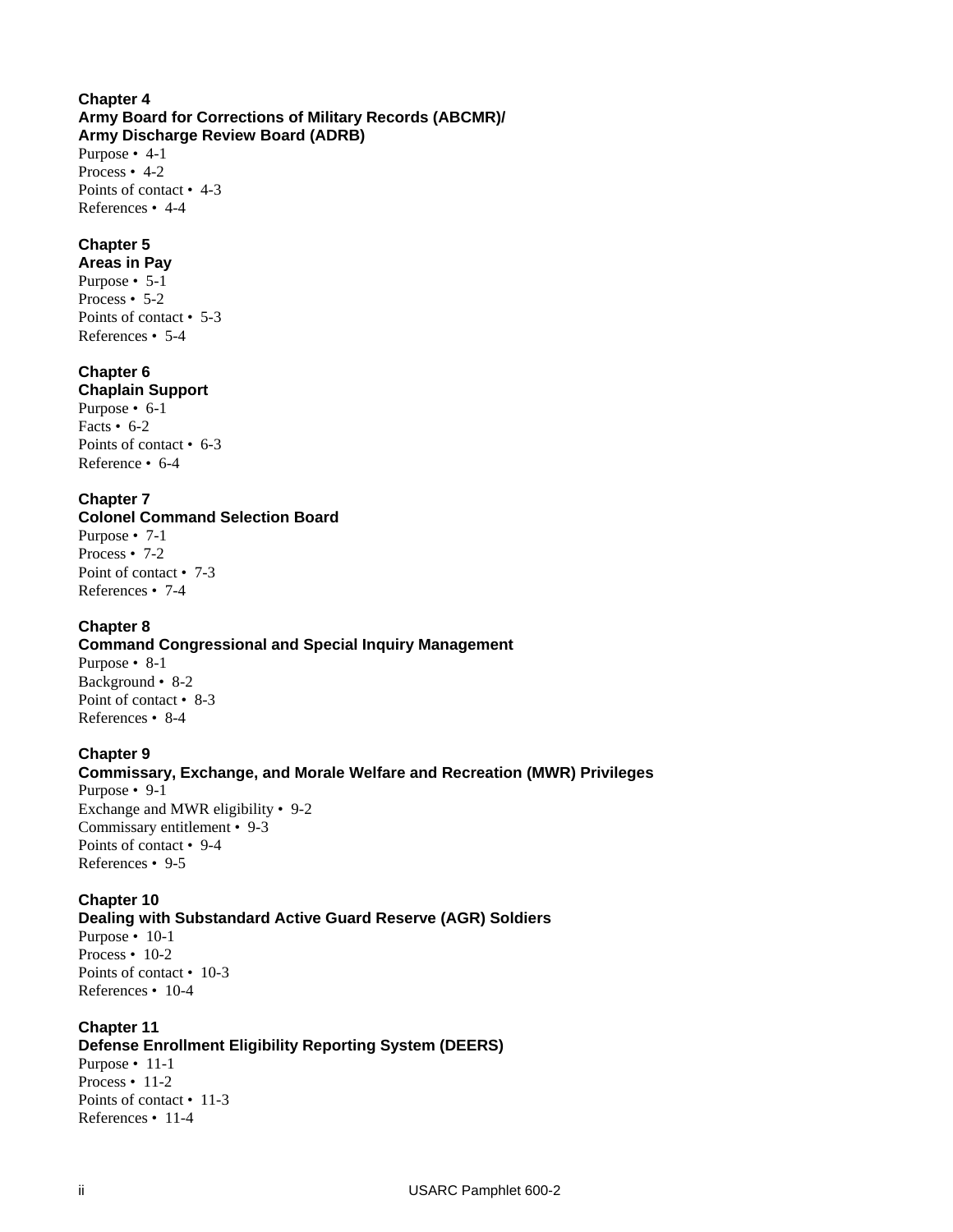#### **Chapter 12 Drug Demand Reduction (DDR) Program**

Purpose • 12-1 Mission • 12-2 Background • 12-3 Point of contact • 12-4 Reference • 12-5

## **Chapter 13**

#### **Extensions of AMEDD Officer Mandatory Removal Dates**

Purpose • 13-1 Eligibility • 13-2 Exclusions • 13-3 Point of contact • 13-4 References • 13-5

## **Chapter 14**

**Family Care Plans**  Purpose • 14-1 Process • 14-2 Point of contact • 14-3 References • 14-4

## **Chapter 15**

**Health Professional Loan Repayment (HPLR) Program Checklist for Processing**  Purpose • 15-1 Process • 15-2 Point of contact • 15-3 References • 15-4

## **Chapter 16**

**Human Immuno-deficiency Virus (HIV) Program**  Purpose • 16-1 Facts • 16-2 Process • 16-3 Point of contact • 16-4 Reference. • 16-5

## **Chapter 17**

**Incapacitation (INCAP) Pay Checklist**  Purpose • 17-1 Process • 17-2 Points of contact • 17-3 References • 17-4

## **Chapter 18**

**Incentives**  Purpose • 18-1 Process • 18-2 Points of contact • 18-3 References • 18-4

## **Chapter 19**

**Inspector General Action Requests (IGARs) System** 

Purpose • 19-1 Process • 19-2 Points of contact • 19-3 Reference • 19-4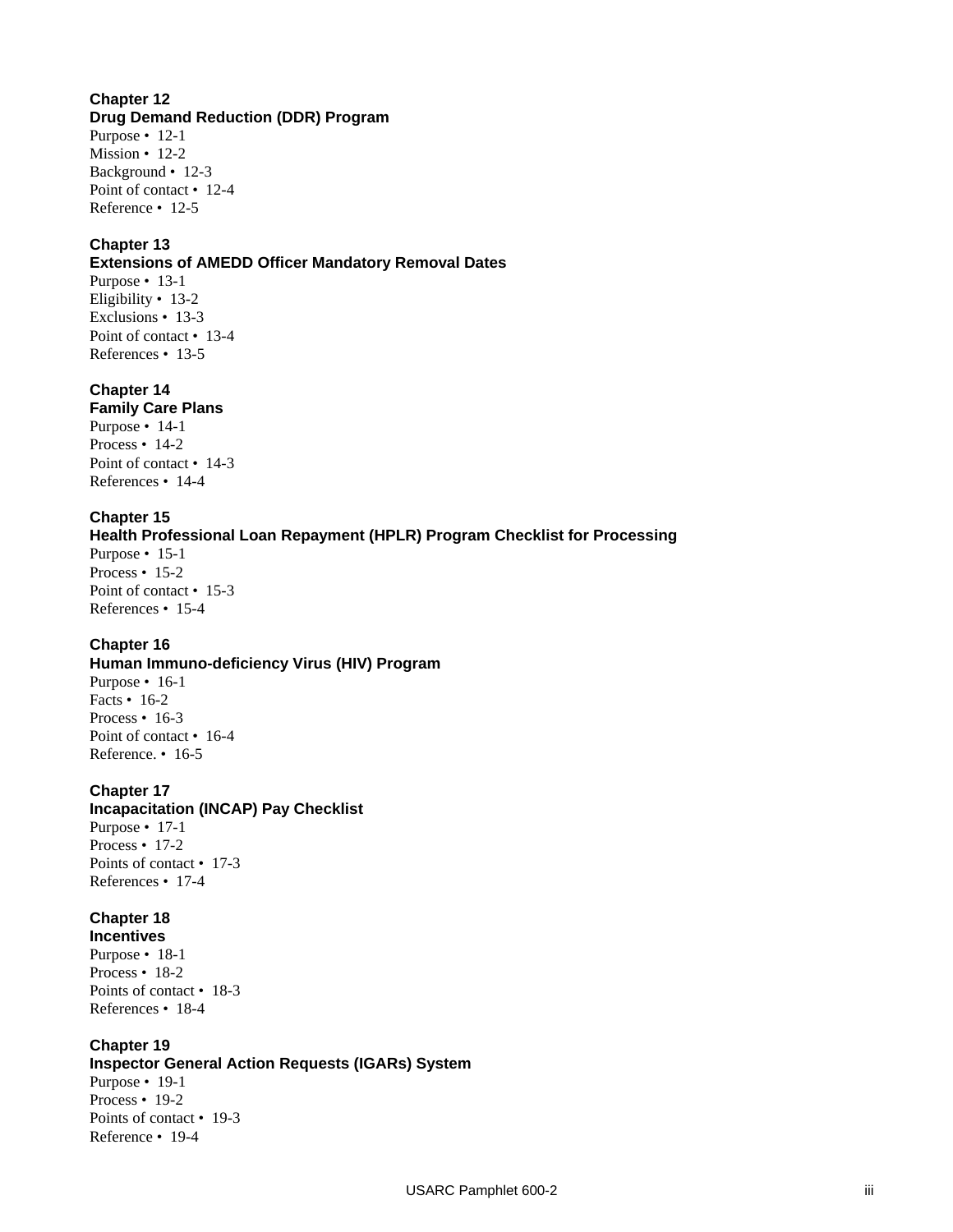**Chapter 20 Inspector General Nomination Packets**  Process • 20-1 Points of contact • 20-2 Reference • 20-3

#### **Chapter 21**

#### **Line of Duty Investigation (LODI)**

Purpose • 21-1 Process • 21-2 Points of contact • 21-3 Reference • 21-4

## **Chapter 22**

**Medical Benefits for Military Families**  Purpose • 22-1 Facts • 22-2 Identification procedures • 22-3 Health Benefits Adviser • 22-4

## **Chapter 23**

**Medical Claims**  Purpose • 23-1 Process • 23-2 Points of contact • 23-3 Reference • 23-4

#### **Chapter 24**

**Military Police Report/Report of Disciplinary or Administrative Action**  Purpose • 24-1 Process • 24-2 Point of contact • 24-3 Reference • 24-4

## **Chapter 25**

**Organizational Inspection Program (OIP)**  Purpose • 25-1 Background • 25-2 Process • 25-3 Points of contact • 25-4 References • 25-5

## **Chapter 26**

**Physical Evaluations**  Purpose • 26-1 Training requirements • 26-2 Procedures to obtain a physical evaluation • 26-3 Point of contact • 26-4 Reference • 26-5

#### **Chapter 27**

**Reserve Component Incapacitation System (RCIS)**  Purpose • 27-1 Process • 27-2

Points of contact • 27-3 References • 27-4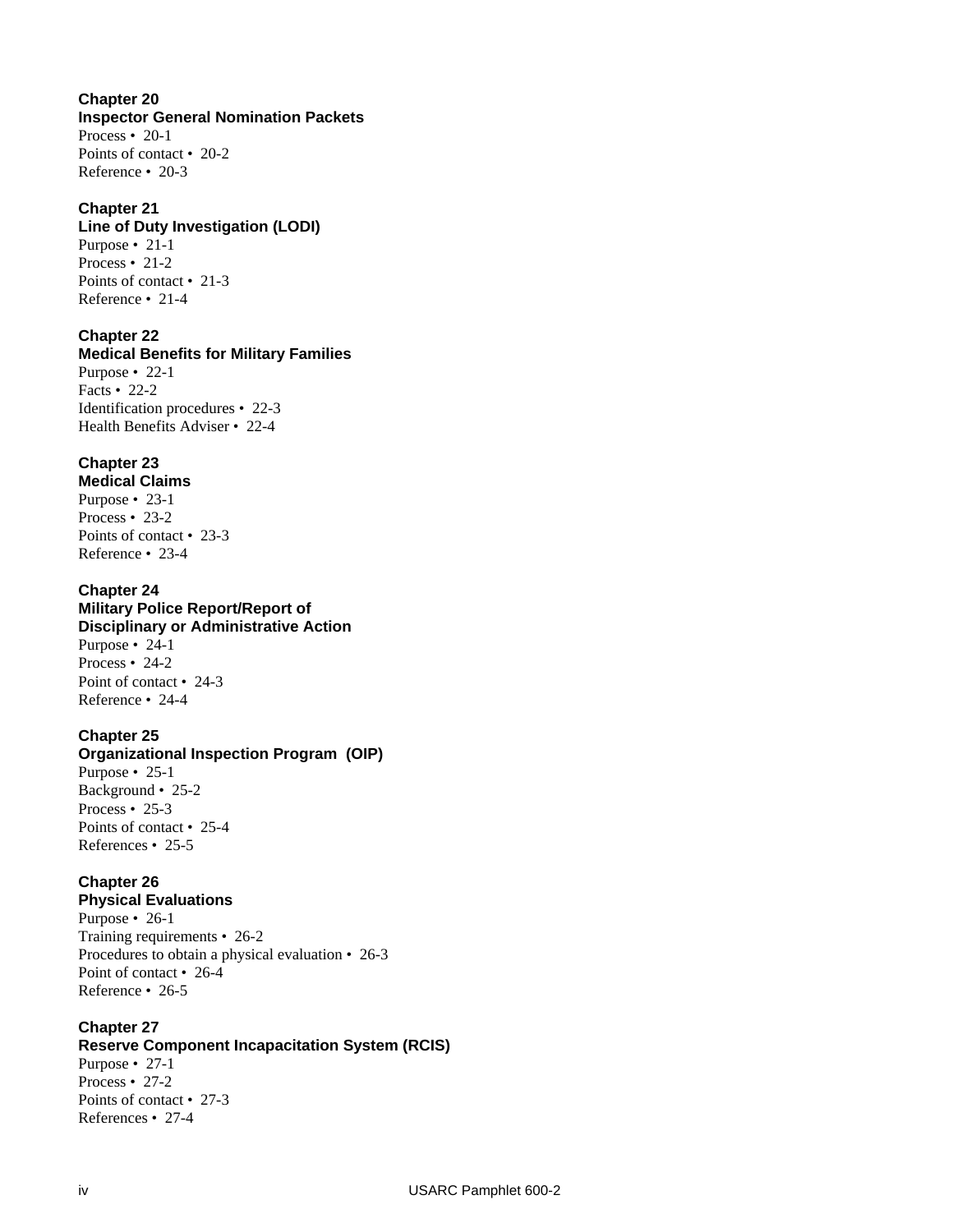#### **Chapter 28 Retirement of AGR Officers After 20 Years Active Duty** Purpose • 28-1 Process • 28-2 Points of contact • 28-3 References • 28-4

## **Chapter 29**

**Retirement Points**  Purpose • 29-1 Process • 29-2 Point of contact • 29-3 References • 29-4

## **Chapter 30**

**Retirement Points Corrections**  Purpose • 30-1 Process • 30-2 Point of contact • 30-3 References • 30-4

## **Chapter 31**

**Selective Retention Board (SRB)**  Purpose • 31-1 Process • 31-2 Points of contact • 31-3 References • 31-4

## **Chapter 32**

**Service Awards**  Purpose • 32-1 Process • 32-2 Points of contact • 32-3 References • 32-4

## **Chapter 33**

**Servicemen's Group Life Insurance**  Purpose • 33-1 Process • 33-2 Points of contact • 33-3 Reference • 33-4

## **Chapter 34**

**Soldiers' and Sailors' Civil Relief Act (SSCRA)**  Purpose • 34-1 Facts • 34-2 Points of contact • 34-3

**Chapter 35 Student Loan Repayment Program (SLRP) Checklist for Processing**  Purpose • 35-1 Process • 35-2 Points of contact • 35-3 Reference • 35-4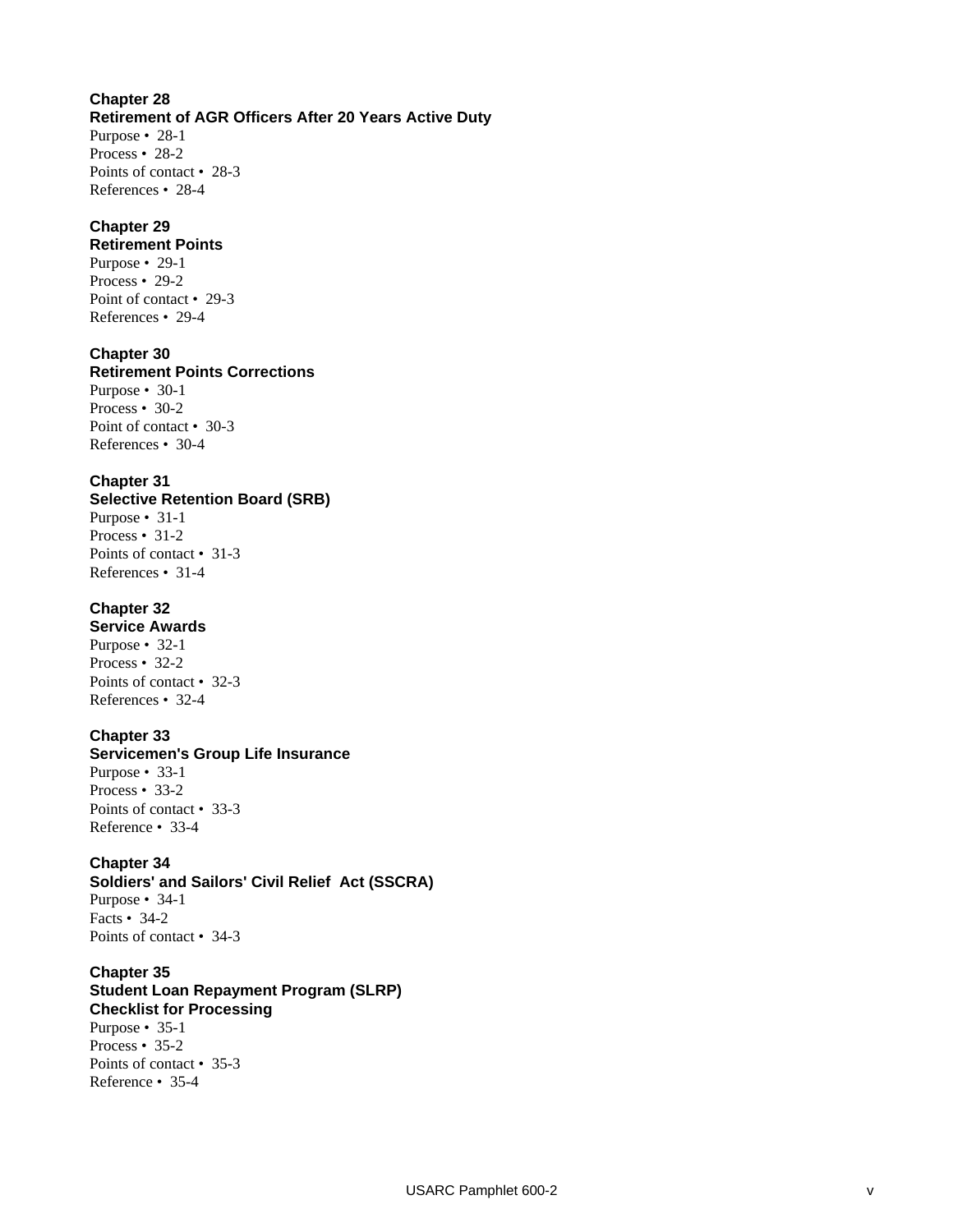## **Chapter 36 Survivor's Benefit Plan (SBP)**

Purpose • 36-1 Process • 36-2 Point of contact • 36-3 Reference • 36-4

## **Chapter 37**

## **TRICARE-Health Care Program for Military Families (Formally CHAMPUS)**

Purpose • 37-1 Definition • 37-2 Eligibility • 37-3 Process • 37-4 TRICARE Regions • 37-5 Points of contact • 37-6 References • 37-7

## **Chapter 38**

## **20-Year Memorandum**

Purpose • 38-1 Process • 38-2 Points of contact • 38-3 References • 38-4

## **Chapter 39**

**Internal Review (IR)** 

Purpose • 39-1 Background • 39-2 Process • 39-3 Point of contact • 39-4 References • 39-5

## **Appendixes**

**A.** References

**B.** Approximate Point Value for Retirement Benefits

**C.** Telephone Numbers

## **Glossary**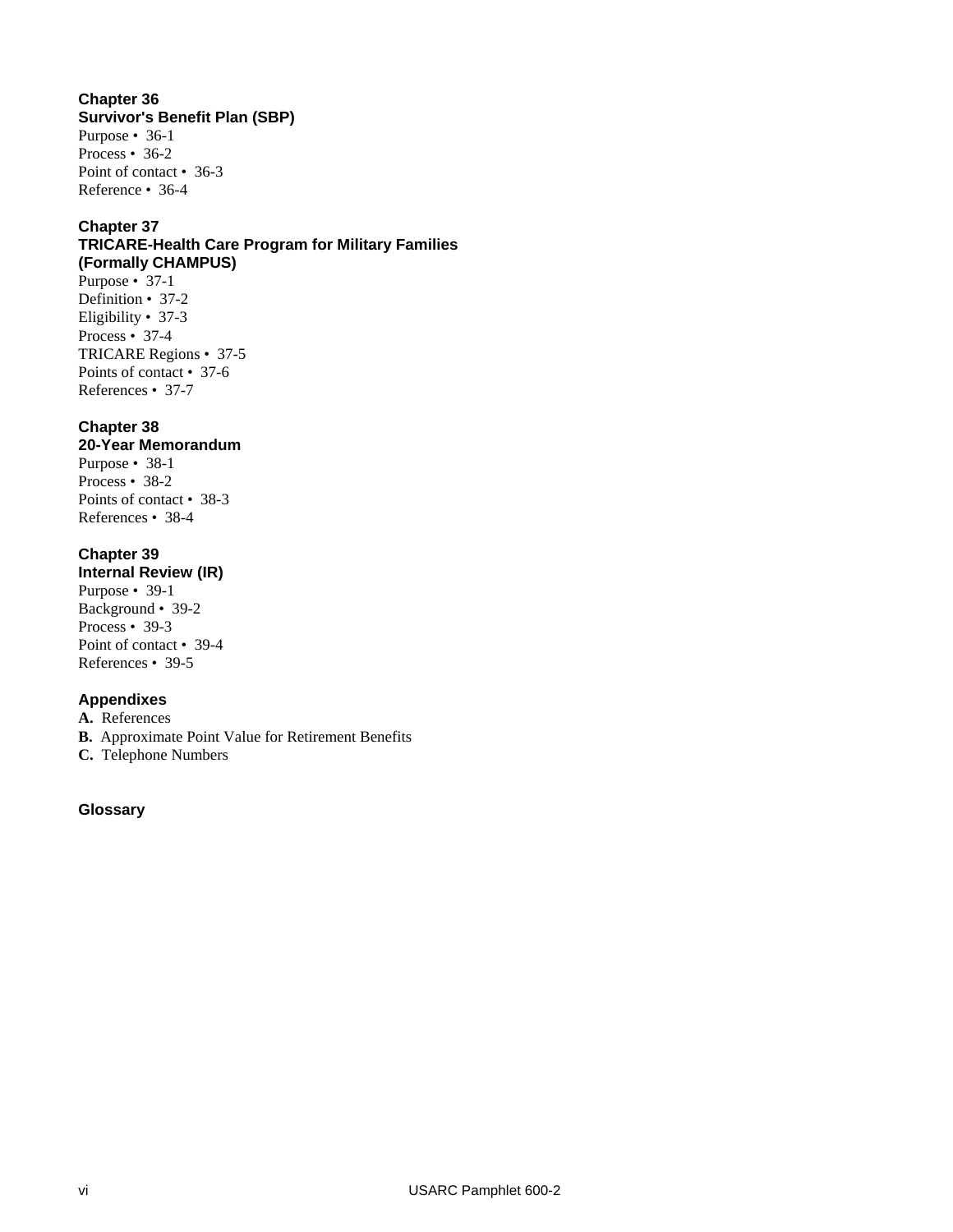## **\*\*\*\*REMEMBER\*\*\*\***

# **IF YOU HAVE A PROBLEM, GO TO YOUR CHAIN OF COMMAND FIRST!**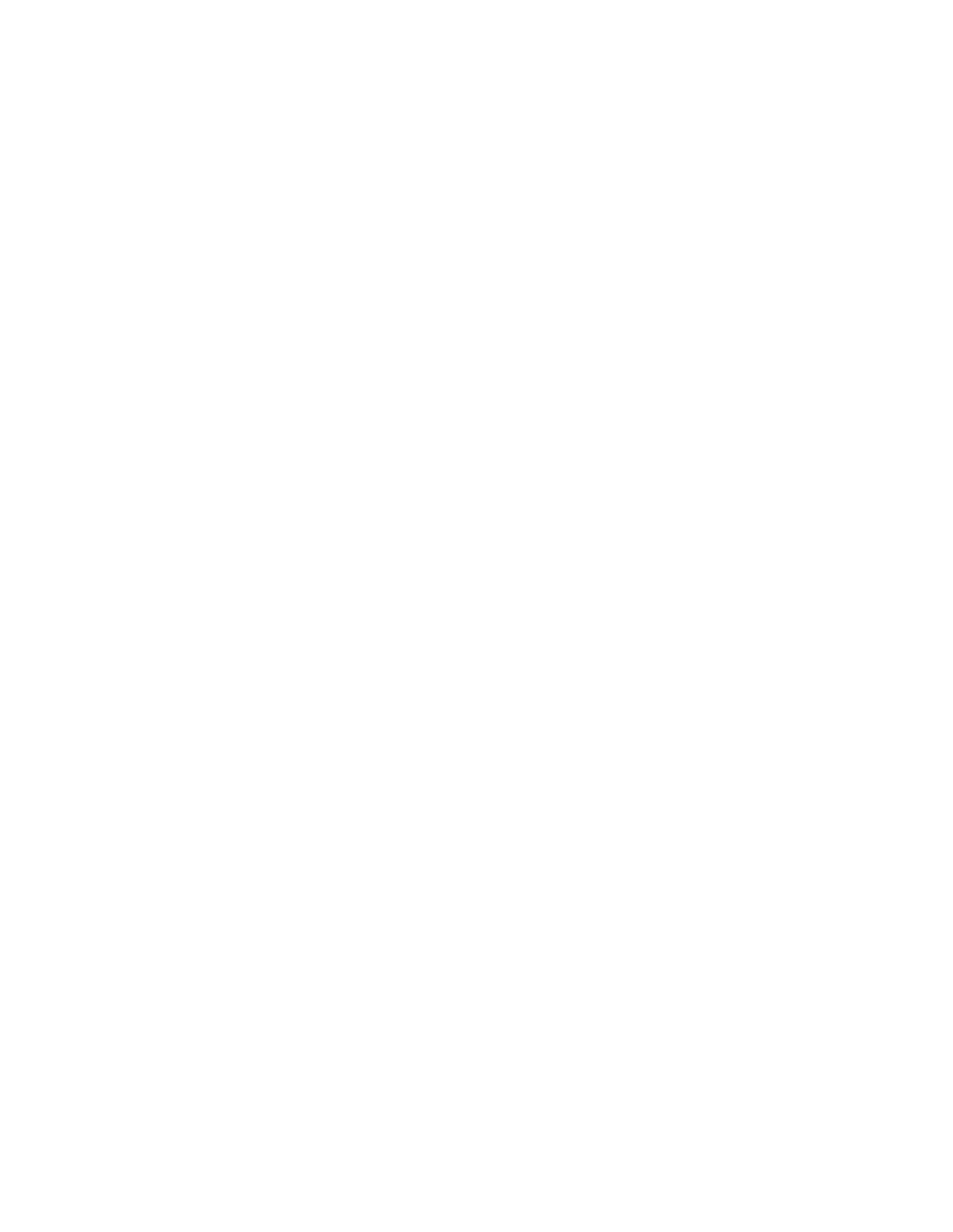## **Chapter 1 Introduction**

#### **1-1. Purpose**

This pamphlet provides information intended to assist with the resolution of systemic personnel problems.

#### **1-2. References**

Related publications are listed in appendix A and throughout the pamphlet.

#### **1-3. Explanation of abbreviations**

Abbreviations used in this pamphlet are explained in the glossary.

#### **1-4. General**

This document is a tool to assist commanders, staffs, and military technicians in the resolution of systemic problems common to USAR units. It is not intended to replace the vital links in the chain of command, but to facilitate the understanding of procedures to resolve problems associated with personnel issues.

## **Chapter 2**

## **Army Substance Abuse Program (SAP)**

#### **2-1. Purpose**

To provide information regarding the Army SAP. The Army SAP is a commander's program designed to enhance personnel readiness.

#### **2-2. Process**

The USAR program parallels the active Army's program as closely as possible. Key differences are resource constraint driven and include:

- a. Lower testing quotas in the USAR.
- b. No government-funded rehabilitation for Troop Program Unit (TPU) soldiers.
- c. Medical review officers are available at all MSCs to screen for prescribed drug use in accordance with AR 600-85.

d. There are three mandatory military annual testing categories: aviation personnel, military police, and soldiers enrolled as Drill Sergeant candidates.

e. Policies for mandated separation, reassignment, and retention actions for drug abusers and dependent (addicted) personnel are:

(1) Initiate separation action for all soldiers in the rank of sergeant (SGT) and above and all soldiers with 3 or more years time in service who are identified as illegal drug users.

(2) Initiate separation action for enlisted personnel who are identified as second-time drug offenses after a second offense.

(3) Army Reg 135-178, para 7-11c1, states that "other soldiers (first-time offenders) below the rank of SGT or with less than 3 years of total military service may be processed for discharge as appropriate." Soldiers, involved in serious instances of alcohol related misconduct, are considered for separation under the same criteria.

#### **2-3. Points of contact**

#### **(Unit Administrator (UA)/CDR/DCSPER/G1)**

- a. Staff Judge Advocate (SJA), MSC DDR Coordinator/Specialist.
- b. USARC DCSPER, Support Division, Unit Support Branch, ATTN: AFRC-PRH-S.
- d. USARC DCSPER, Enlisted Management Branch, ATTN: AFRC-PRP-E (for enlisted separations).
- e. USARC DCSPER, Officer Management Branch, ATTN: AFRC-PRP-O (for officer separations).

#### **2-4. References**

AR 135-175, AR 135-178, AR 600-85.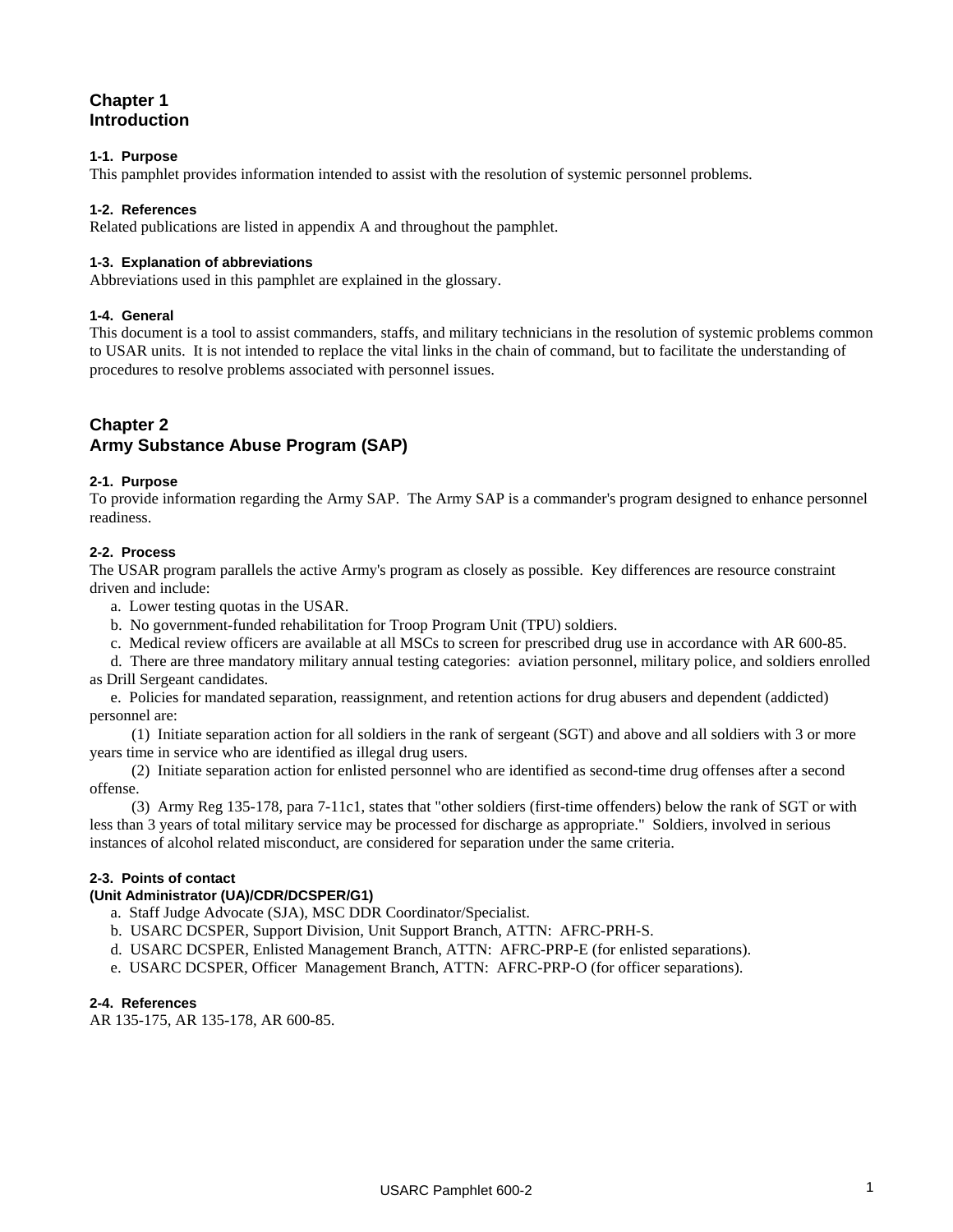## **Chapter 3 Antedation of Reenlistment**

#### **3-1. Purpose**

To request a contract be antedated when a soldier's reenlistment was delayed through no fault of his/her own.

#### **3-2. Process**

The drilling Reservist's unit should submit a request to antedate a reenlistment contract on behalf of the soldier, through the chain of command to AR-PERSCOM, ATTN: ARPC-SFS-I, with all relevant facts and a copy of the soldier's last contract and discharge orders.

#### **3-3. Point of contact**

USARC DCSPER, Enlisted Management Branch, ATTN: AFRC-PRP-E.

#### **3-4 Reference**

AR 140-111, para 5-15.

#### **Chapter 4 Army Board for Corrections of Military Records (ABCMR)/Army Discharge Review Board (ADRB)**

#### **4-1. Purpose**

To assist soldiers in correcting errors or injustices in their military records, including having his/her discharge reviewed.

#### **4-2. Process**

a. Use DD Form 149 to initiate correction of military records. Soldiers must satisfactorily establish a basis for a formal hearing by the board and submit sufficient evidence to show he or she suffered a wrong through error or injustice.

b. Use DD Form 293 to initiate review of a discharge. Former soldiers must establish a basis for a formal hearing by the board. Soldiers must use DD Form 293 if less than 15 years from date of discharge, and reason and authority is other than medical. Former soldier must submit sufficient evidence to show he or she suffered a "wrong" through error or injustice.

#### **4-3. Points of contact** (UA/CDR/Soldier)

Army Review Board Agency, ATTN: ARBA-SL

#### **4-4. References**

AR 15-180, AR 15-185, AR 600-8-104, Table 2-1.

## **Chapter 5 Areas in Pay**

#### **5-1. Purpose**

Used for a soldier who transfers to the Individual Ready Reserve (IRR), Army National Guard, or Active Army and is owed USAR pay.

#### **5-2. Process**

Submit request (DD Form 827) to Defense Finance & Accounting Service (DFAS) with documentation.

#### **5-3. Points of contact**

- a. UA/CDR, soldier, DFAS.
- b. USARC, DCSCOMPT, Finance and Accounting Office, ATTN: AFRC-COF.

#### **5-4. References**

General Accounting Office (GAO) Manual, Title 5 USC 301, USARC Pam 37-1.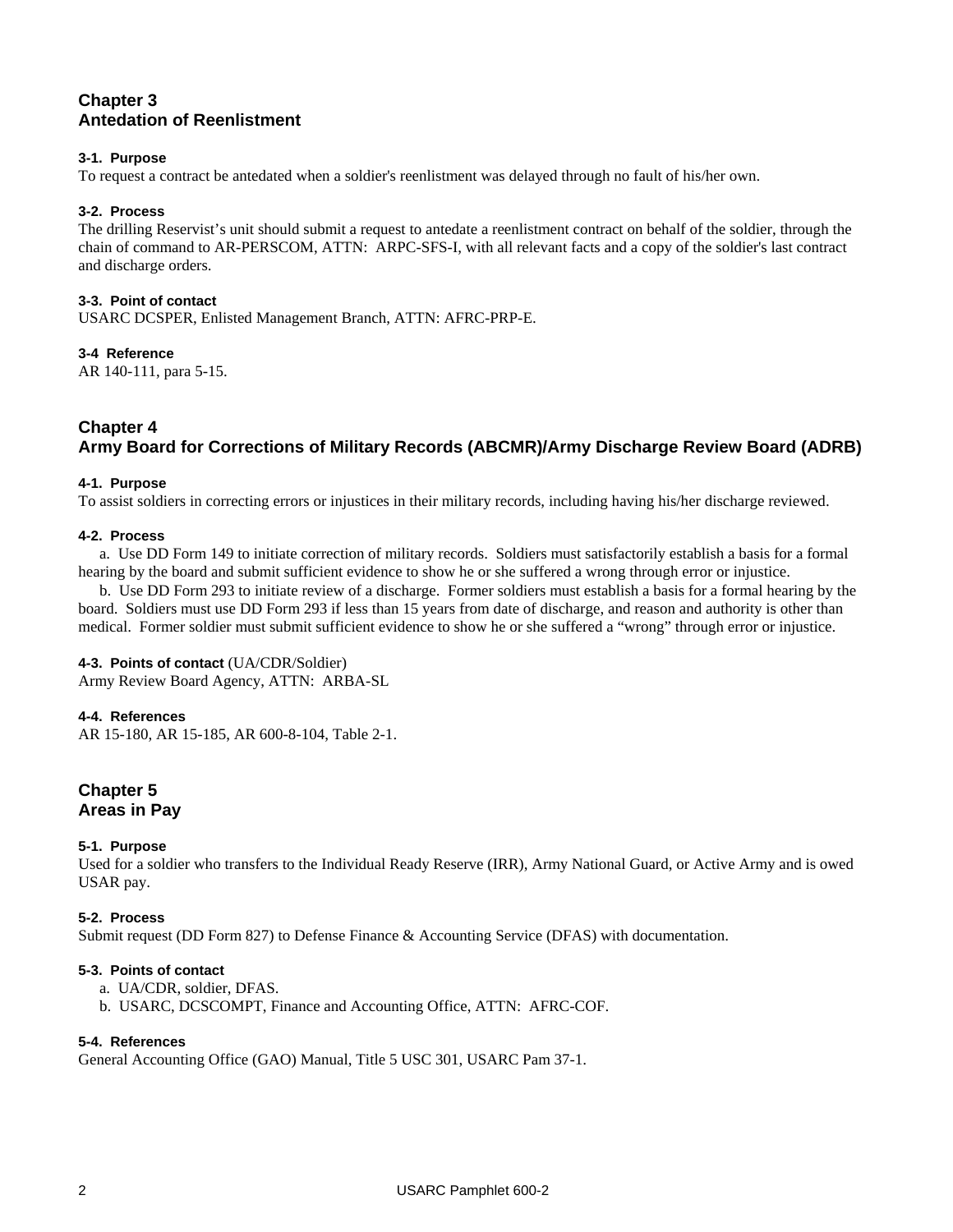## **Chapter 6 Chaplain Support**

#### **6-1. Purpose**

To provide information about the availability of the chaplain Unit Ministry Team (UMT) to assist in personnel support throughout the command/unit (the UMT consists of a chaplain officer and a chaplain assistant enlisted soldier).

#### **6-2. Facts**

a. The UMT provides direct and general religious support to the unit of assignment, at the battalion, brigade, division, corps, and installation levels, and in specialized settings. It provides support in the religiously pluralistic environment of the unit, regardless of the religious orientation of the soldier or chaplain.

(1) Direct religious support is the religious, spiritual, and moral support provided to all assigned or attached personnel.

(2) General religious support involves extending ministry to units without assigned UMTs. It may include denominational coverage to soldiers and family members needing specific denominational rites and sacraments.

b. The UMT is trained to assist any soldier/family member in such areas as: religious support, personal or family counseling, suicide awareness training, moral-ethical values training, funeral support, marriage rites, stress management, and other matters related to spiritual health.

#### **6-3. Points of Contact**

- a. Unit chaplain or chaplain assistant.
- b. USARC, Chaplain Office, ATTN: AFRC-CH.

#### **6-4. Reference**

AR 165-1

## **Chapter 7 Colonel Command Selection Board**

#### **7-1. Purpose**

To provide information on the conduct of Colonel Command Selection Boards.

#### **7-2. Process**

The Colonel Command Selection Program is a centralized process. Selection boards are held twice annually, in St. Louis, MO. All eligible colonels and lieutenant colonels assigned to a TPU or the IRR may apply for consideration. The board announcement includes eligibility criteria. Approximately 6 months in advance of board convening dates, separate memorandums publish the board announcement and application procedures. Board membership consists of up to 15 general officers and one SJA colonel selected by the USARC commander, as the convening authority.

#### **7-3. Point of contact**

USARC, DCSPER, Officer Management Branch, ATTN: AFRC-PRP-O.

#### **7-4. References**

AR 140-10, USARC Reg 140-5.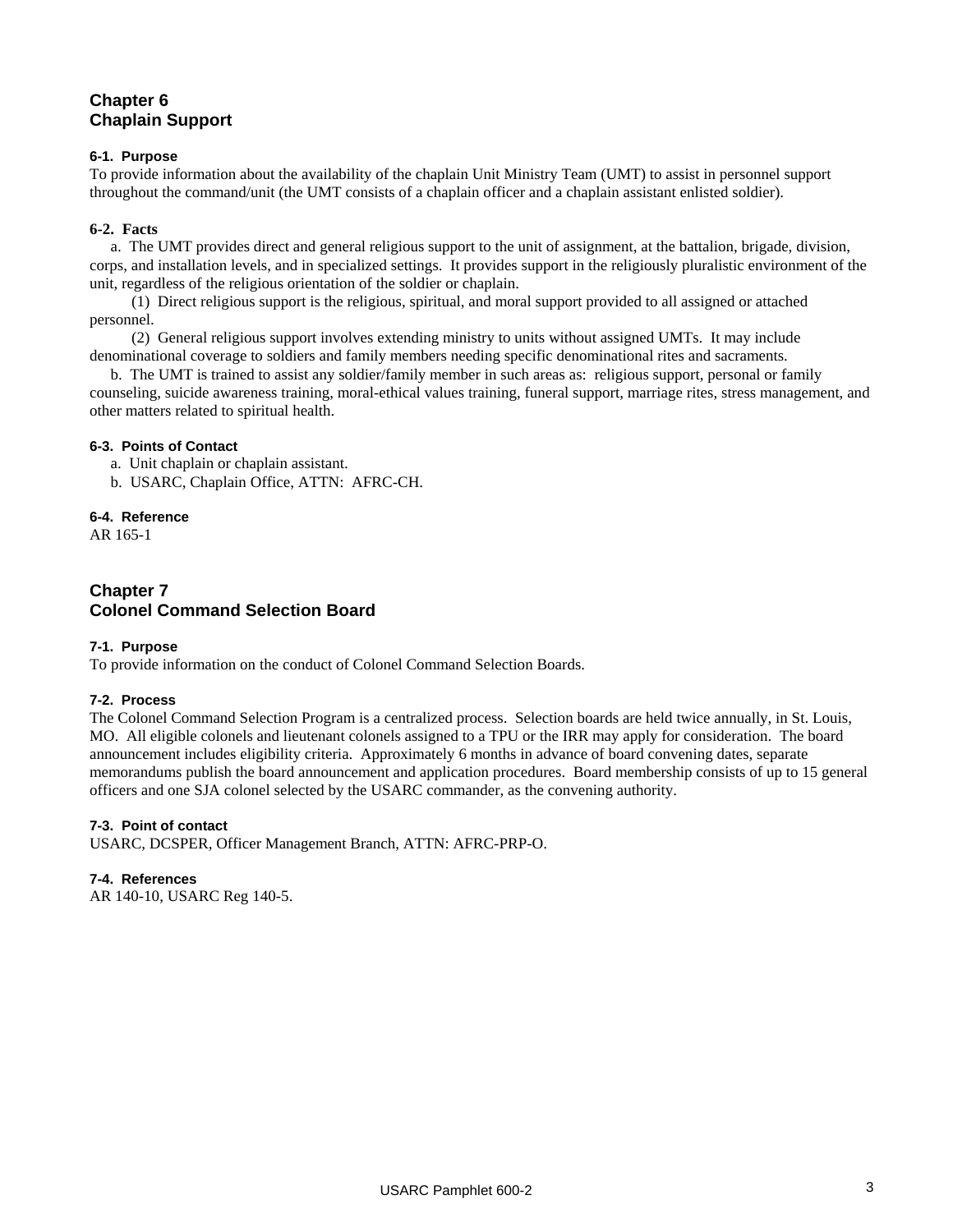## **Chapter 8 Command Congressional and Special Inquiry Management**

#### **8-1. Purpose**

To outline the USARC's Command Congressional and Special Inquiry Management Program.

#### **8-2. Background**

The Office of the Chief of Legislative Liaison (OCLL), Headquarters, Department of the Army (HQDA), directly transmits the majority of inquiries. Inquiries are also received directly from Senators and Representatives. The USARC provides timely, consistent, factual, and fully coordinated responses within 10 working days of receipt. The USARC provides interim responses if additional time for research and staffing is required. Taskings are kept internal to the USARC to the fullest extent possible. It is frequently necessary to request information from dedicated point(s) of contact at the MSCs. To provide timely responses, the USARC transmits all taskings by facsimile. Inquires require extensive research into the stated and unstated problems of the constituent.

#### **8-3. Point of contact**

USARC, DCSPER, Special Actions Branch, ATTN: AFRC-PRP-S.

#### **8-4. References**

AR 1-20, USARC Reg 1-2.

## **Chapter 9 Commissary, Exchange, and Morale Welfare, and Recreation (MWR) Privileges**

#### **9-1. Purpose**

To outline privileges of Reserve soldiers.

#### **9-2. Exchange and MWR eligibility**

All Reserve soldiers, including Gray Area Retirees, in possession of DD Form 2A (RES), (RED), U.S. Armed Forces ID card, are eligible for unlimited access to Exchange and MWR facilities. Eligible family members in possession of DA Form 5431, Army Guard/Reserve Family Member ID Card, or DD Form 1173-1, DOD Guard/Reserve Family Member ID Card are also eligible.

#### **9-3. Commissary entitlement**

Gray Area Retirees are entitled to a Commissary Privilege Card (CPC) annually, authorizing 24 visits per year. Ready Reserve soldiers who have performed annual training or Active Duty for Training (ADT) are eligible for a CPC authorizing one visit per training day performed, up to 24 visits per year. Eligible family members may use the sponsor's CPC. The soldier's military ID or family member's Family Member ID Card must be shown with the CPC for access.

#### **9-4. Points of contact**

- a. Gray Area Retirees--AR-PERSCOM: ARPC-PAR.
- b. An IRR/IMA with less than 20 years service, AR-PERSCOM, ARPC-PAI.
- c. TPU—Unit Administrator

#### **9-5. References**

DODI 1000.13, DODD 1330.17, chapter 2.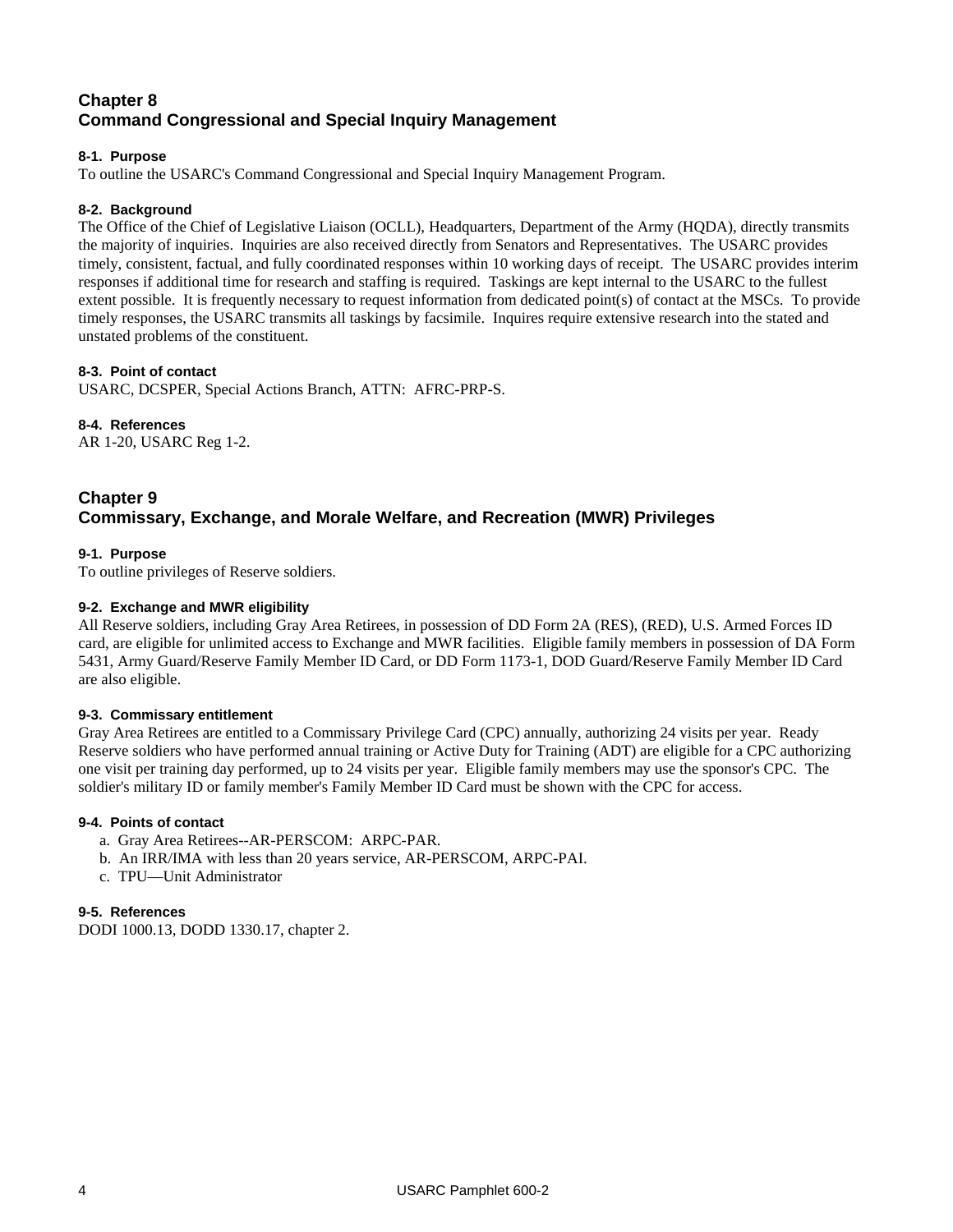## **Chapter 10 Dealing with Substandard Active Guard Reserve (AGR) Soldiers**

#### **10-1. Purpose**

To provide commanders with alternatives available to them to deal with substandard AGR soldiers.

#### **10-2. Process**

a. Options available to commanders in dealing with substandard AGR soldiers range from counseling to elimination actions.

b. Steps and procedures differ significantly between officers and enlisted and depend on whether the soldier is involved in misconduct, moral or professional dereliction, or substandard performance.

c. Before initiating any adverse actions, unit commanders are strongly advised to seek advice and direction from their next higher headquarters.

#### **10-3. Points of contact**

- a. Unit commander/administrator; MSC DCSPER/G1 full-time support (FTS) Manager.
- b. MSC FTS Manager; USARC DCSPER, FTS Branch, ATTN: AFRC-PRP-F.

#### **10-4. References**

AR 635-100, AR 635-200, FTSMD Commander's Guide for Dealing with Substandard Soldiers.

## **Chapter 11 Defense Enrollment Eligibility Reporting System (DEERS)**

#### **11-1. Purpose**

To determine and maintain benefits eligibility for Active, Reserve, and Retired military personnel and their authorized family members. All military personnel and their family members are required to be enrolled in DEERS.

#### **11-2. Process**

a. Individuals must keep their DEERS file current. If a DEERS file is not current, a soldier's CHAMPUS claim may be delayed or denied. Soldiers may update DEERS at the nearest military installation or DEERS Input Station. (Contact the installation or Input Station for hours of operation.) Family members need a completed DD Form 1172, Application for Uniform Services Identification Card DEERS Enrollment.

b. Information reported to DEERS includes marriage, divorce, birth of a child, address, home phone number, death in the family, name change, reenlistment, promotion, and full-time student status (dependent children over 21 and under 23 of age who are enrolled in college on a full-time basis are considered full-time students.) For DEERS enrollment, soldiers must provide documentation to verify their status; e.g., marriage license, etc. The documentation is returned after the information has been verified. There is no documentation required to change an address or phone number.

#### **11-3. Points of contact**

- a. To determine if an individual is enrolled in DEERS, contact the DEERS Support Office--Toll Free 800-538-9552
- b. USARC, DCSPER, Family Readiness Office, ATTN: AFRC-PRF.

#### **11-4. References**

DOD 1341.1m, AR 600-8-14.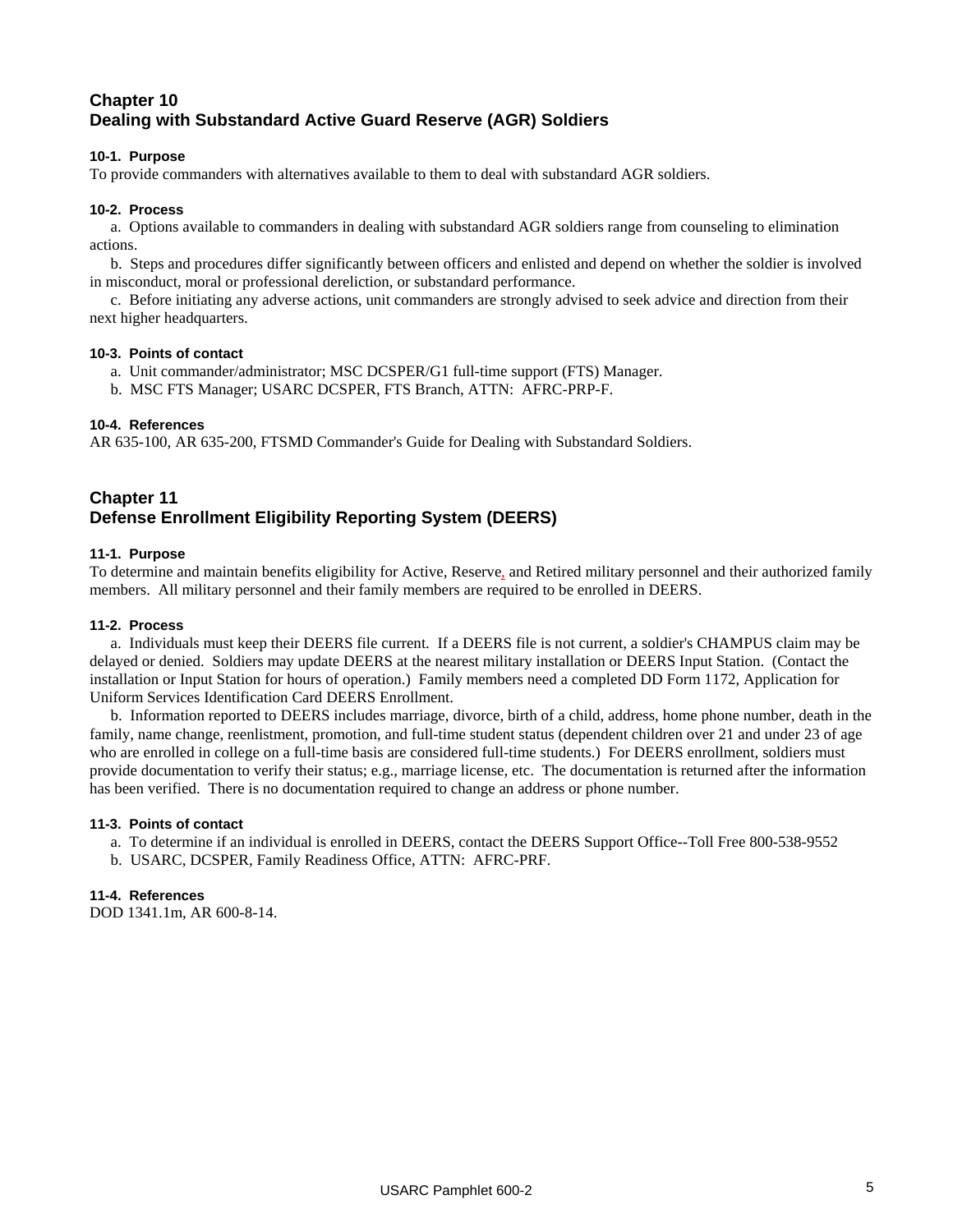## **Chapter 12 Drug Demand Reduction (DDR) Program**

#### **12-1. Purpose**

To provide information on the DDR Program.

#### **12-2. Mission**

Eliminate the illegal use of drugs by soldiers, civilian employees, and their families. Support DDR efforts within the Department of Defense (DOD) community where USARC units are located.

#### **12-3. Background**

a. The DDR encompasses all activities aimed at reducing the demand for drugs except for activities in support of civilian law enforcement activities. This includes drug prevention, education, testing, treatment, and DOD community awareness. The DDR also includes support to local civilian agencies conducting a variety of activities designed to deter drug use.

b. The USAR involvement in support of community efforts is primarily centered on volunteer efforts by citizen soldiers and assistance in the form of support provided by local Army Reserve units, limited within the DOD community.

c. The RSCs are using a USARC operations plan.

#### **12-4. Point of contact**

USARC, DCSPER, Support Division, Unit Support Branch, ATTN: AFRC-PRH-S.

#### **12-5. Reference**

AR 600-85, National Drug Control Strategy, The White House, Jan 96.

## **Chapter 13 Extensions of Army Medical Department (AMEDD) Officer Mandatory Removal Dates (MRDs)**

#### **13-1. Purpose**

To provide information on AMEDD MRD extensions.

#### **13-2. Eligibility**

All AMEDD officers who possess a critical Area of Concentration (AOC) which is short of total Army mobilization requirements are eligible to be considered for extensions beyond normal MRD. Title 10 of US Code, Section 3855, authorizes retention of certain AMEDD officers until age 67. Reserve Component (RC) officers of the Medical Corps (MC), Dental Corps (DC), Veterinary Corps (VC), Army Nurse Corps (ANC), Army Medical Service Corps (AMSC) and former AOC 68-series officers of the Medical Service Corps (MSC) who are members of the Selected Reserve, IRR, or Standby (active) are eligible for consideration. The specialty of the officers must be short in total mobilization requirements.

#### **13-3. Exclusions**

a. The following officers are excluded: General officers or Colonels selected to fill general officer positions; MSC officers in the former 67-series AOC, now 70A67, 70B67, 70C67, 70D67, 70E67, 70F67, 70H67, 67J00, and 70K67; Standby Inactive officers; officers twice passed over for promotion; officers on a retired list or assigned to the Retired Reserve; and AGR officers.

b. Requests for extension beyond MRD must be submitted through appropriate channels to Commander, AR-PERSCOM, ATTN: DARP-PAT-R.

#### **13-4. Point of contact**

AR-PERSCOM, Personnel Services Division, ATTN: ARPC-PSP-T DSN 892-0640, (314-592-0640)

**13-5. Reference** 

AR 140-10, ROPMA 1996.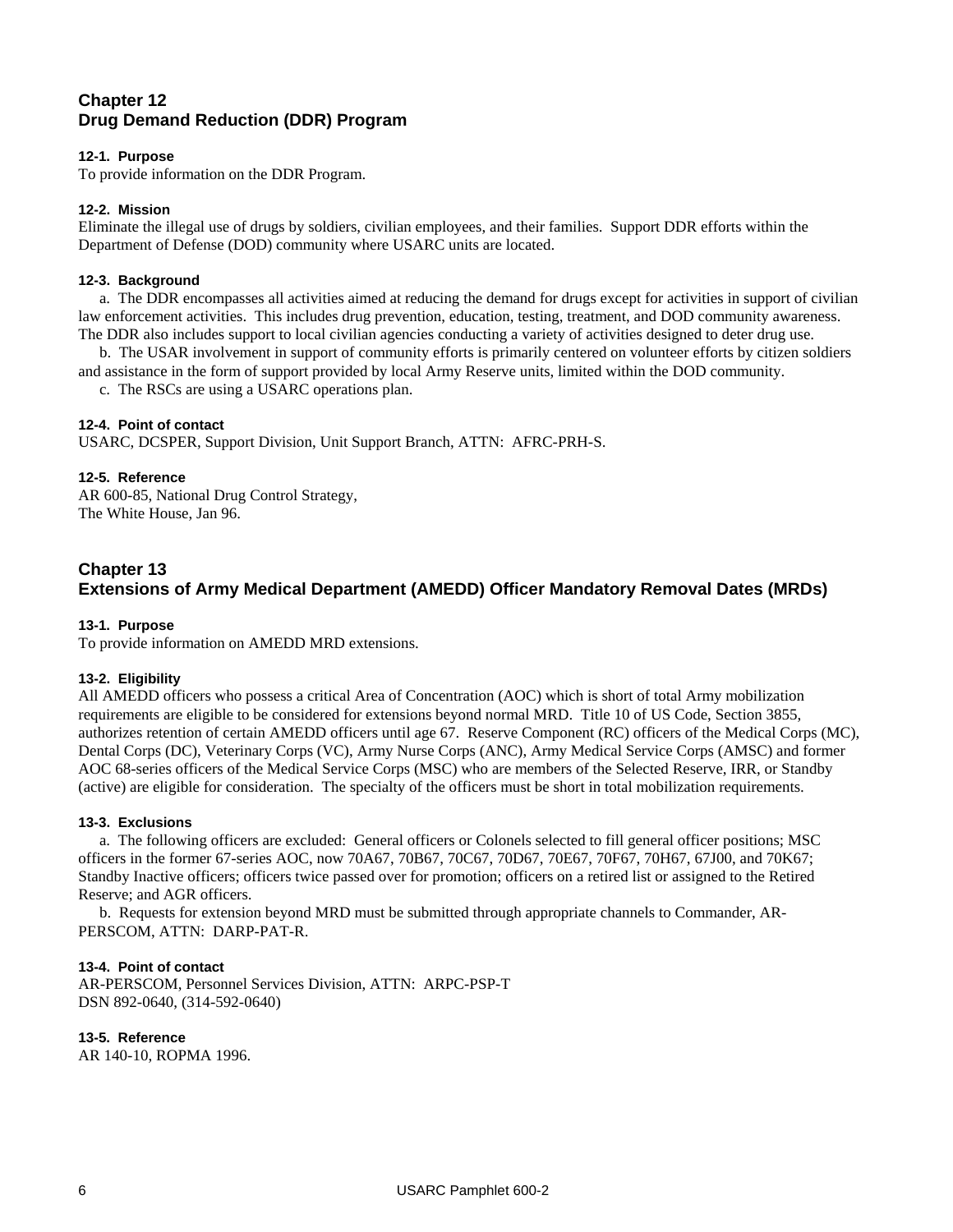## **Chapter 14 Family Care Plans (FCP)**

#### **14-1. Purpose**

To provide information about FCP, as outlined in AR 600-20, Army Command Policy.

#### **14-2. Process**

a. All single parents, soldiers with spouses incapable of self care, pregnant soldiers without spouses or half of a dual military couple, and dual military couples with dependent family members will maintain FCPs to ensure soldiers' deployability and to ensure adequate care is provided to dependent family members in the soldiers' absence. Unit commanders will approve FCPs and validate them at least annually on the birth month within the calendar year for active duty soldiers and Reserve TPU soldiers. Members of the IRR must have valid FCPs when they are called to active duty.

b. The FCPs include powers of attorney for guardians and escorts; certificates of acceptance as guardian/escort; identification card application and accompanying documents; allotment forms and/or other financial support documentation; and letters of instruction to guardian(s)/escort(s) providing additional pertinent information.

#### **14-3. Point of contact**

USARC, DCSPER, Family Readiness Office, ATTN: AFRC-PRF.

#### **14-4. References**

AR 600-20, FORSCOM Reg 500-3-3.

## **Chapter 15 Health Professional Loan Repayment (HPLR) Program Checklist for Processing**

#### **15-1. Purpose**

To provide a checklist to follow when submitting for HPLR.

#### **15-2. Process**

- a. Determine eligibility for HPLR IAW AR 135-7, para 7-3. Criteria includes:
	- (1) Soldier is a Selected Reserve soldier, commissioned in the MC or ANC after 30 Sep 85 and before 1 Oct 93.

(2) Submit DA Form 5536-R, DD Form 2475, with copies of the soldier's loan agreement on a DA Form 200

(Transmittal Record) to Directorate of Resource Management, 1948 S. 11th Ave., ATTN: AFRC-FM-RMR-M, HPLR, Bldg 1951, Ft McCoy, WI 54656-5122.

(3) DA Form 5536-R must be completed upon assignment to the Selected Reserves or thereafter on meeting all eligibility criteria.

(4) Soldier will receive \$3,000 maximum aggregate per year, or the remaining balance of the loan(s), whichever is less.

- (5) Interest is not payable.
- (6) Defaulted loans are not payable.
- (7) Anniversary year starts upon signing of DA Form 5536-R.
- (8) Loans must be a year old on the last day of the officer's anniversary year.
- (9) Review AR 135-7 for applicable medical/nursing specialties.

#### **15-3. Points of contact**

Directorate of Resource Mgmt, ATTN: AFRC-FM-RMR-M (HPLR)

#### **15-4. Reference**

AR 135-7.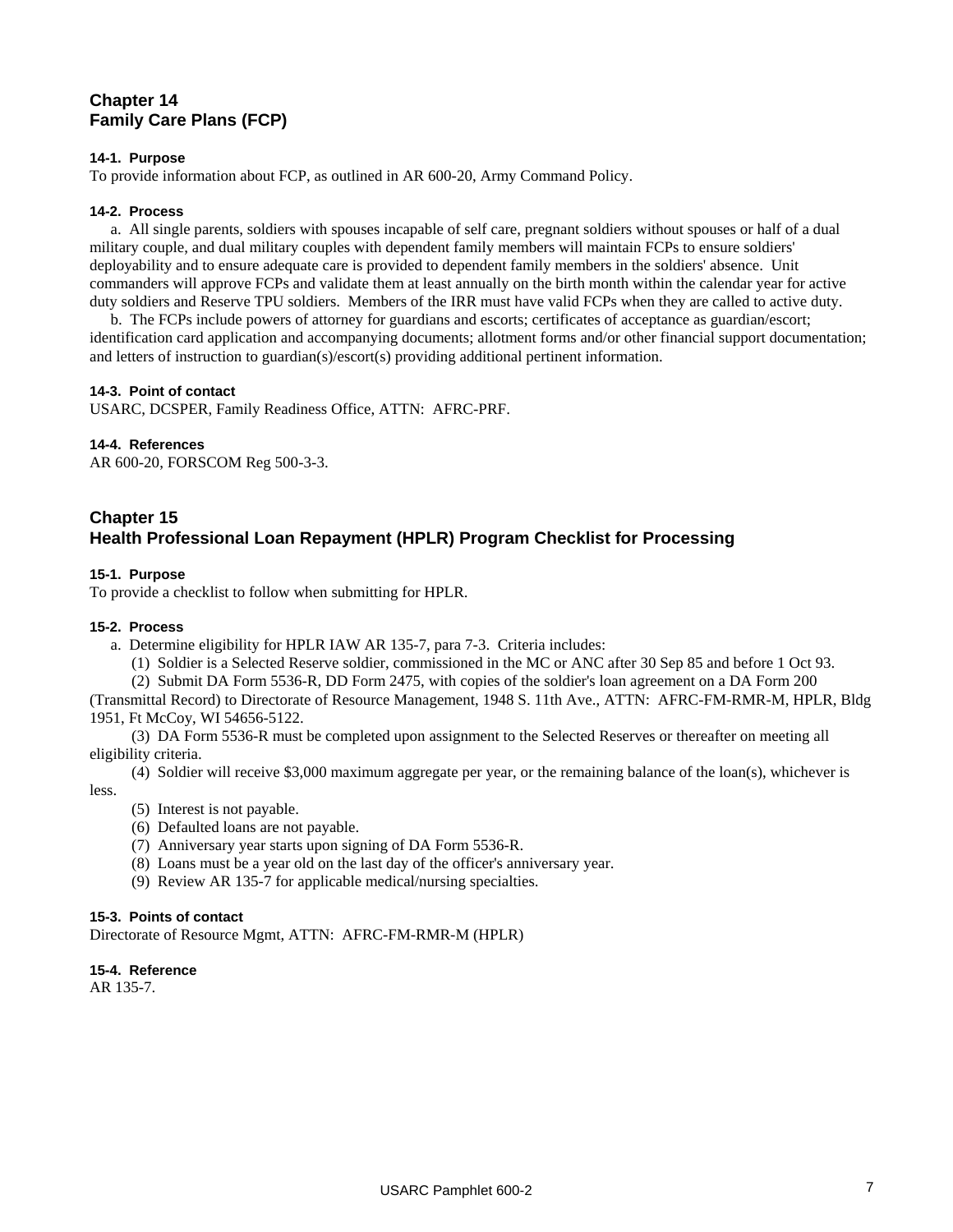## **Chapter 16 Human Immuno-deficiency Virus (HIV) Program**

#### **16-1. Purpose**

To provide information on the HIV Program.

#### **16-2. Facts**

a. Tests for HIV are required at the following times:

(1) Within 5 years prior to departure date of Continental United States (CONUS) or Outside Continental U.S. (OCONUS) duty for training of 30 days or less.

(2) Within 6 months prior to report date of any period of duty of more than 30 days, whether CONUS or OCONUS.

(3) As part of all periodic physical examinations.

(4) Within 5 years prior to transfer from the IRR to the Selected Reserve.

(5) Every 5 years for USAR soldiers not on active duty; every 2 years for soldiers on active duty, including those in AGR status.

b. The HIV test must be performed by a DOD-approved facility.

#### **16-3. Process**

a. Soldiers identified as HIV positive receive a second confirmation blood test. No flag is initiated; however, close personnel management is essential. If the second test is negative, a third test may be required. If the final determination is that the soldier is negative, no further action is taken and all associated paperwork in the case is destroyed. If positive, soldiers are given 30 days to:

(1) Request discharge (enlisted)/resignation (officer).

(2) Request transfer to Standby (Active) or Retired Reserve (if eligible).

(3) Remain a TPU member. In order to continue membership, soldiers must obtain a fit-for-duty physical exam at his/her own expense. If found "FIT," the USARC can retain a soldier in a vacant, nondeployable position (i.e., no OCONUS mission upon activation) that is within the soldier's commute area and matches their grade and MOS/AOC. If no position can be found within 30 days of being found "FIT," options in AR 600-611, paragraph 15-3a(1), 15-3a(2), and 15-3a(4) apply. If found "NOT FIT," soldier can no longer remain a TPU member.

(4) Do nothing and be involuntarily transferred to the Standby Reserve (Active).

b. Notification of receipt of initial and subsequent HIV positive test results are made face-to-face, individually, and privately by a physician. The USARC publishes all transfer orders on HIV positive soldiers that involve assignment out of present RSC. The USARC directs transfer actions through command channels. The TPU initiates and submits the DA Form 4651-R, Request for Reserve Component Assignment or Attachment, with the soldier's records through command channels established by the RSC HIV coordinator to the USARC HIV Program Manager. The TPU must send records double enveloped, addressed to the HIV Manager, by name, and marked *"Do not open in mailroom. To be opened by addressee only."* The USARC HIV Program Manager reviews documentation in the record to ensure proper audit trail and procedure compliance prior to coordinating publication of the order. The USARC HIV Program Manager repackages and ships the record and order to the newly assigned RSC HIV coordinator or to the AR-PERSCOM HIV Manager, as applicable.

c. If the soldier elects to have a physical exam, it must be provided within 90 days of selecting that option. The exam results are submitted through command channels to the USARC Surgeon. The USARC Surgeon determines fitness for duty. If the soldier is found "FIT," the RSC attempts to identify a vacant nondeployable billet in the soldier's grade and MOS/AOC within commute distance. If such a billet is found, soldier is reassigned, and must then have an annual physical exam at their own expense for USARC Surgeon's review of continued fitness for duty. (See AR 600-110, para 15a(3) for further guidance.) If they fail to meet suspense requirements of submission of any physical exam associated with this program, the soldier is subject to involuntary transfer to the Standby Reserve (Active).

#### **16-4. Point of contact**

USARC, DCSPER, Support Division, Unit Support Branch, ATTN: AFRC-PRH-S.

**16-5. Reference** 

AR 600-110.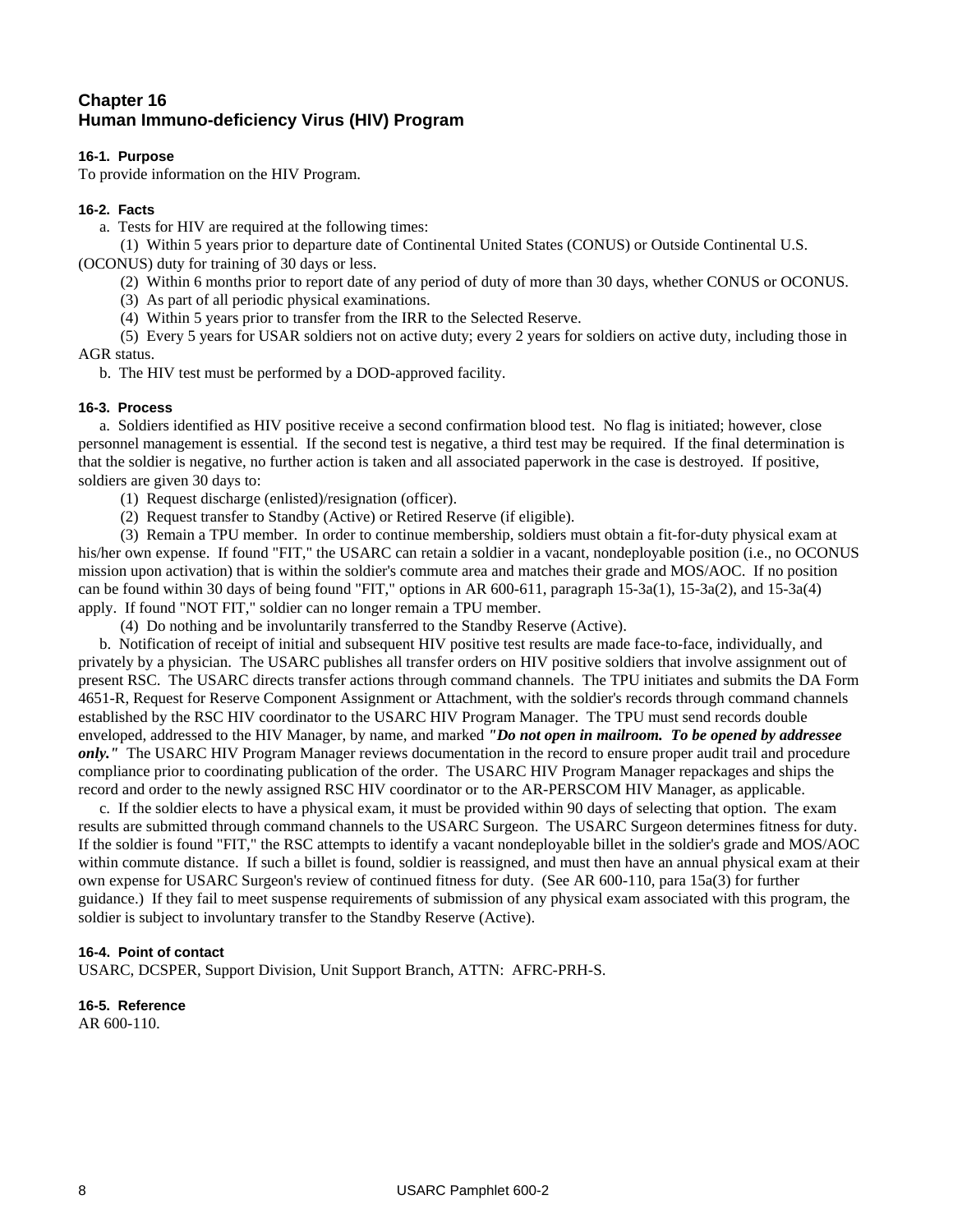## **Chapter 17 Incapacitation (INCAP) Pay Checklist**

#### **17-1. Purpose.**

To provide guidance on the preparation of INCAP Pay claims.

#### **17-2. Process**

#### **Section I--Routine Claims**

Submit the following documentation:

a. DA Form 200, Transmittal Record. Must be completed by unit for all initial and subsequent claims (original signature and date required.)

- b. USARC Form 24-R, Individual Claim for Active Duty Pay and Allowances. (Original signature and date required).
	- (1) Required for initial and all subsequent claims.

(2) Remarks section must indicate claim period (may only be maximum of 1 month per claim and may not cross calendar month).

(3) If soldier performed any military duty during this claim period, the dates and type of duty must be included in the Remarks section.

c. Approved Line of Duty Investigation (LODI) on DA Form 2173 (Statement of Medical Examination and Duty Status).

(1) Copy required for all claim submissions.

(2) Must be complete, to include date of injury and training dates.

(3) Must include approval statement ("BY AUTHORITY OF THE SECRETARY OF THE ARMY") from Approving Authority.

(4) If formal LODI is required or directed by higher headquarters, unit must submit DD Form 261 (LODI).

- d. Incapacitation Pay Monthly Claim Form (USARC Form 46-R).
	- (1) Required for initial and all subsequent claims. (original signature and date required).
	- (2) May only be for a maximum of 1 month and may not cross calendar months.
	- (3) Must indicate inclusive period of the claim.
	- (4) Must indicate soldier's employment status during the claim period.
	- (5) Dates and dollar amounts must agree in all sections.
	- (6) Photocopies and cross-outs/white-outs of figures are not acceptable.

(7) Soldier must indicate all income from all sources. Must provide pay stubs/other documentation indicating amount received.

(8) If soldier worked a partial month, or period claimed is less than 1 month, statement must indicate amount of earned nonmilitary income for the entire claim month. If none, must so state.

(9) Proof of prior year's earned income (tax records, prior year's pay stubs) must be provided if soldier is unemployed, seasonally employed, family employed, or self-employed.

(10) If form states soldier has received sick leave or disability compensation, specific dollar amounts must be given and must be for the current period.

e. Soldier's Acknowledgment of Incapacitation Pay Counseling (USARC Form 46-1-R).

- (1) Unit commander ensures soldier is briefed on all items listed.
- (2) Original must be completed and included with initial claim.
- (3) Photocopies may be used for subsequent claims.
- f. Military Physician's Statement of Soldier's Incapacitation/Fitness for Duty (USARC Form 46-2-R)
	- (1) Must be signed and dated by attending military physician.
	- (2) Must indicate inclusive period that the soldier is incapacitated.

#### **Section II-Requests to Exceed the 6-Month Statutory Limitation**

Submit the following documentation:

a. Commander's Request Memorandum. Commanders may recommend consideration for a waiver of the 6-month statutory limitation by preparing a Commander's Request Memorandum for extension IAW AR 135-381, chapter 4, NLT the fourth month of incapacitation. Any requests, after the fourth month, are to be accompanied by a memorandum signed by the Chief Executive Officer of the MSC.

b. Completed and approved Line-of-Duty.

c. Information concerning the soldier's civilian earnings. Copies of USARC Form 46-R, from previous payments are used for this purpose.

d. The military physician's statement regarding the medical prognosis of the soldier's condition. The USARC Form 46-2-R, can be used for this purpose, or a memorandum from the Patient Administration Division of the Military Treatment Facility.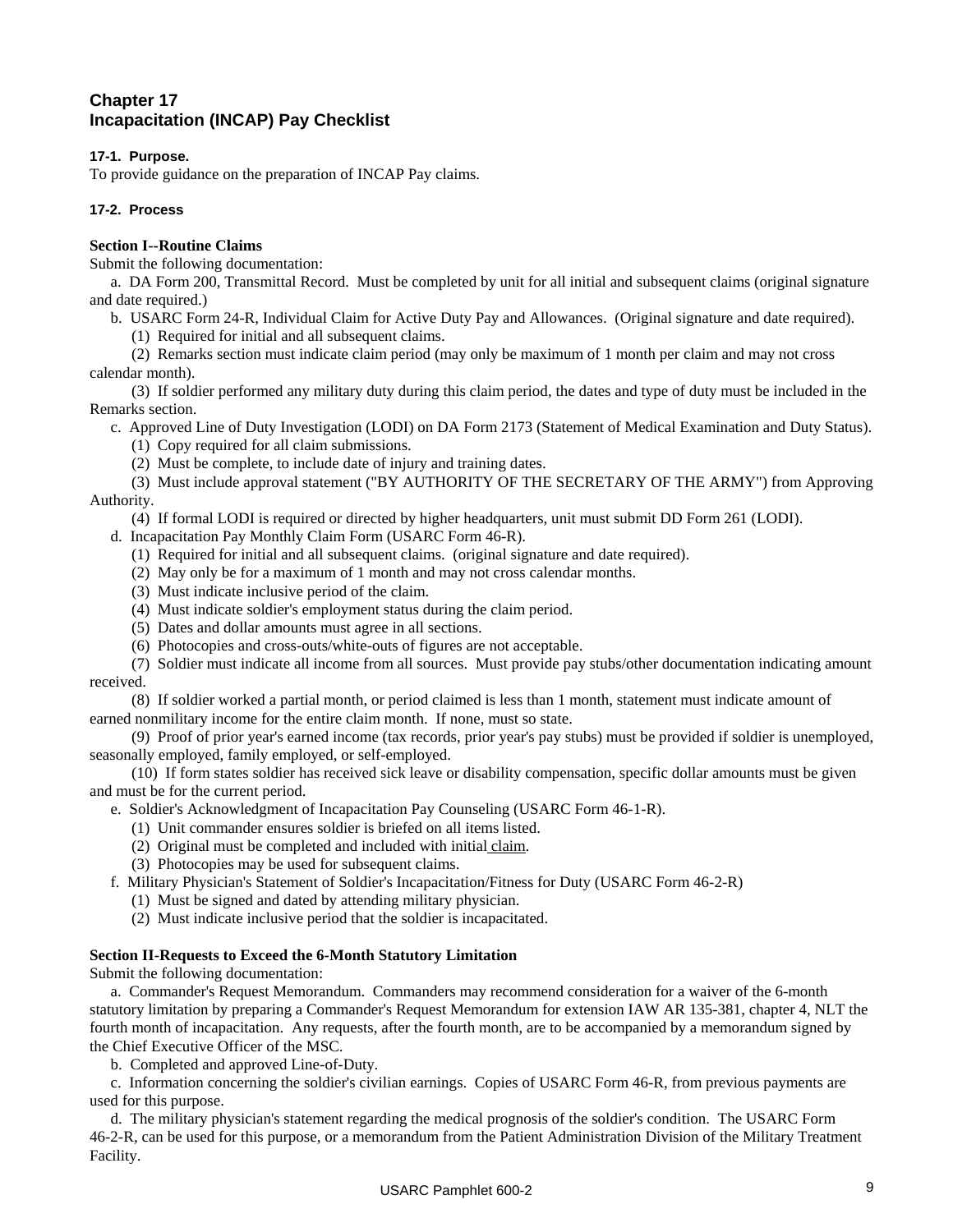- e. Must provide copies of all medical documentation from date of injury to present.
- f. Information regarding disability processing action/medical board action (MEB/PEB) must be provided.
- g. Copy of USARC Form 46-1-R must be provided.

#### **17-3. Points of contact**

UA/CDR/DCSPER/G1/USARC

- a. Reserve Component Pay Support Office (RCPSO).
- b. Supporting installation (SI) Hospital Patient Administration Division (PAD) (RC Liaison).
- c. USARC, DCSPER, Personnel Management Division, Special Actions Branch, ATTN: AFRC-PRP-S.

#### **17-4. References**

AR 40-3, AR 135-381, AR 385-40, AR 600-8-1, USARC Reg 140-3.

## **Chapter 18 Incentives**

#### **18-1. Purpose**

To provide information about incentive programs; e.g., bonuses, Montgomery GI Bill, Student Loan Repayment Program, HPLR/Specialized Training Assistance Program. Used to encourage personnel to remain in the Reserves.

#### **18-2. Process**

Call Points of Contact listed below for specific eligibility criteria.

#### **18-3. Points of contact**

- a. UA/CDR/MSC/USARC, DCSPER, Retention Transition Division (RTD), ATTN: DAAR-RT.
- b. SMD, AR-PERSCOM
- c. Veterans' Administration

#### **18-4. Reference**

AR 135-7.

## **Chapter 19 Inspector General Action Requests (IGARs) System**

#### **19-1. Purpose**

An IGAR is the complaint, allegation, request for help (assistance), the act of presenting complaints, allegations or requests for help to an IG.

#### **19-2. Process**

Anyone may submit an IGAR. Inspectors General receive IGARs on a walk-in, call-in, write-in, or referral basis. After receipt of the IGAR, the IG identifies the issues and allegations and determines if it is appropriate for the IG to handle or whether the request should be forwarded to another office. The IG acknowledges receipt of the IGAR to the submitter (if known), conducts the inquiry or investigation, if appropriate, and reports the findings to the proper submitter, command, or agency, as appropriate.

#### **19-3. Points of contact**

- a. Commander
- b. MSC IG
- c. CONUSA IG
- d. USARC IG, Assistance and Investigations Division, ATTN: AFRC-IGA.

#### **19-4. Reference**

AR 20-1.

## **TO RESOLVE ANY PROBLEMS, GO THROUGH YOUR CHAIN OF COMMAND FIRST**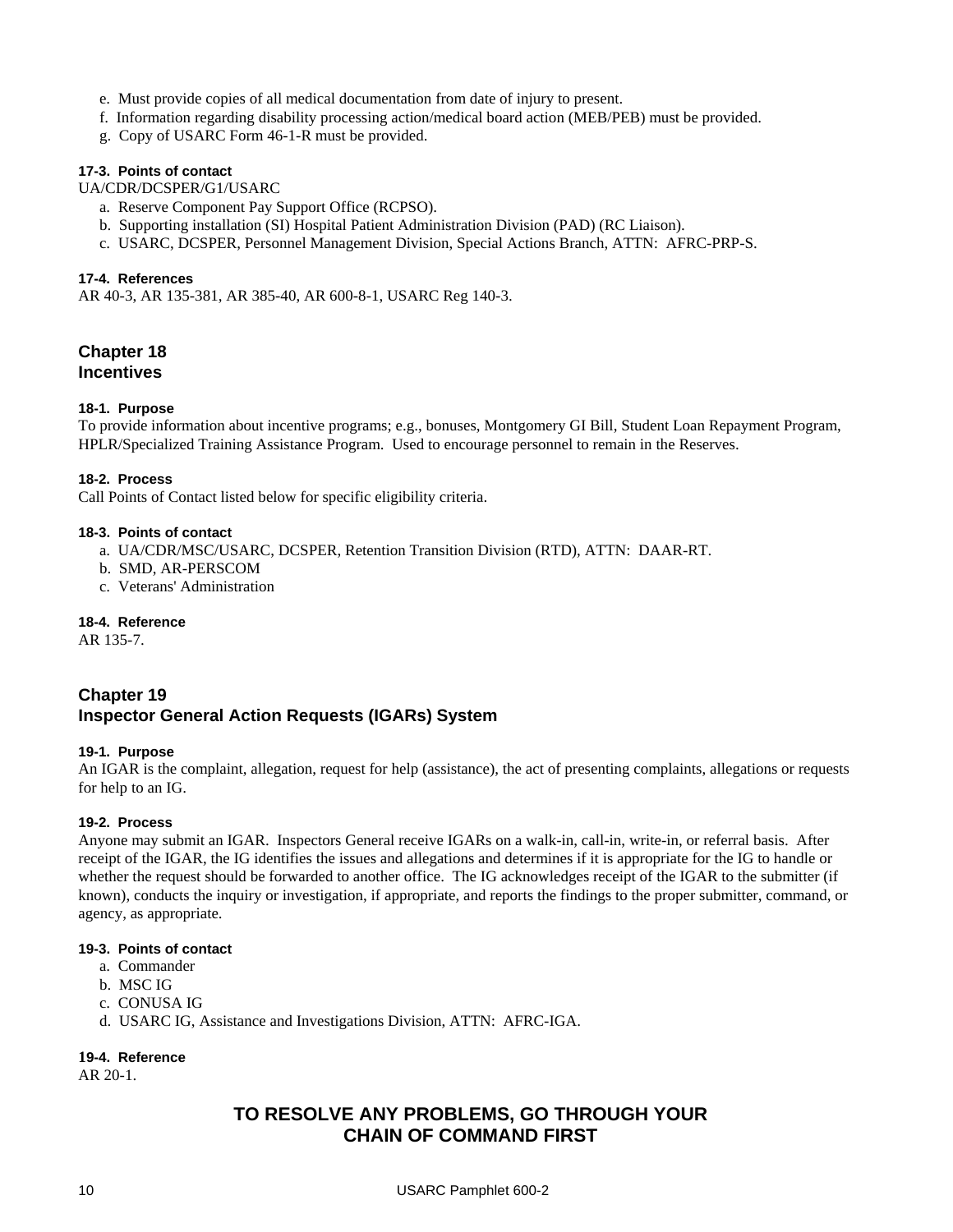## **Chapter 20 Inspector General Nomination Packets**

#### **20-1. Process**

Submit nomination packets for IGs 4-5 months prior to the anticipated start date of the nominee's tour. Paragraph 2-3b(3) of AR 20-1 lists the required documents to submit. The Performance fiche (P-fiche) has been difficult for some units to provide. Often an officer will have a P-fiche he or she has reviewed for a recent promotion board; this one may be used. Submit a profiled hard copy of all Officer Evaluation Reports (OER) if they are not on the P-fiche. Request units call AR-PERSCOM IG to assist in obtaining the profiled OERs or the P-fiche prior to submitting the nomination packet.

#### **20-2. Points of contact**

- a. Commander
- b. MSC IG
- c. AR-PERSCOM IG
- d. USARC, IG, ATTN: AFRC-IG

#### **20-3. Reference**

AR 20-1.

## **Chapter 21 Line of Duty Investigation (LODI)**

#### **21-1. Purpose**

To determine if injury, illness, disease, or death to service personnel occurred in the line-of-duty. Used to determine who pays compensatory damages for injuries, disability retirement, separation, and incapacitation pay. Required for personnel who are injured when in an official duty status.

#### **21-2. Process**

Commanders ensure that when an RC soldier dies or sustains or aggravates an injury, illness, or disease, while in a duty status that actions are taken to expedite the LODI. The unit initiates the LODI and forwards it through MSC to Casualty Area Command for approval. An informal LODI is completed within 7 calendar days of notification of injury. If a formal LODI is required, the formal LODI investigating officer should be a full-time soldier. The LODI is completed within 21 calendar days of notification of injury.

#### **21-3. Points of contact**

- a. UA/CDR, DCSPER,/G1/Treating Physician.
- b. USARC, DCSPER, Support Division, Unit Support Branch, ATTN: AFRC-PRH-S.

**21-4. Reference**  AR 600-8-1.

## **Chapter 22 Medical Benefits for Military Families**

#### **22-1. Purpose**

To provide information about medical benefits.

#### **22-2. Facts**

Family members of Reserve soldiers ordered to active duty for more than 30 days are eligible for TRICARE. Benefits begin the first day of the military sponsor's active duty. At that time, eligible family members may choose to receive health care through the Military Health Services System (MHSS). In the MHSS, eligible family members will have access to the benefits included in two TRICARE health plan options: TRICARE Standard (also known as CHAMPUS) in areas where the TRICARE managed care program is in operation and TRICARE Extra where it is available. If the sponsor is issued active duty orders for 180 days or longer, eligible family members have the option to enroll in TRICARE Prime, which is available in areas where TRICARE has been fully implemented.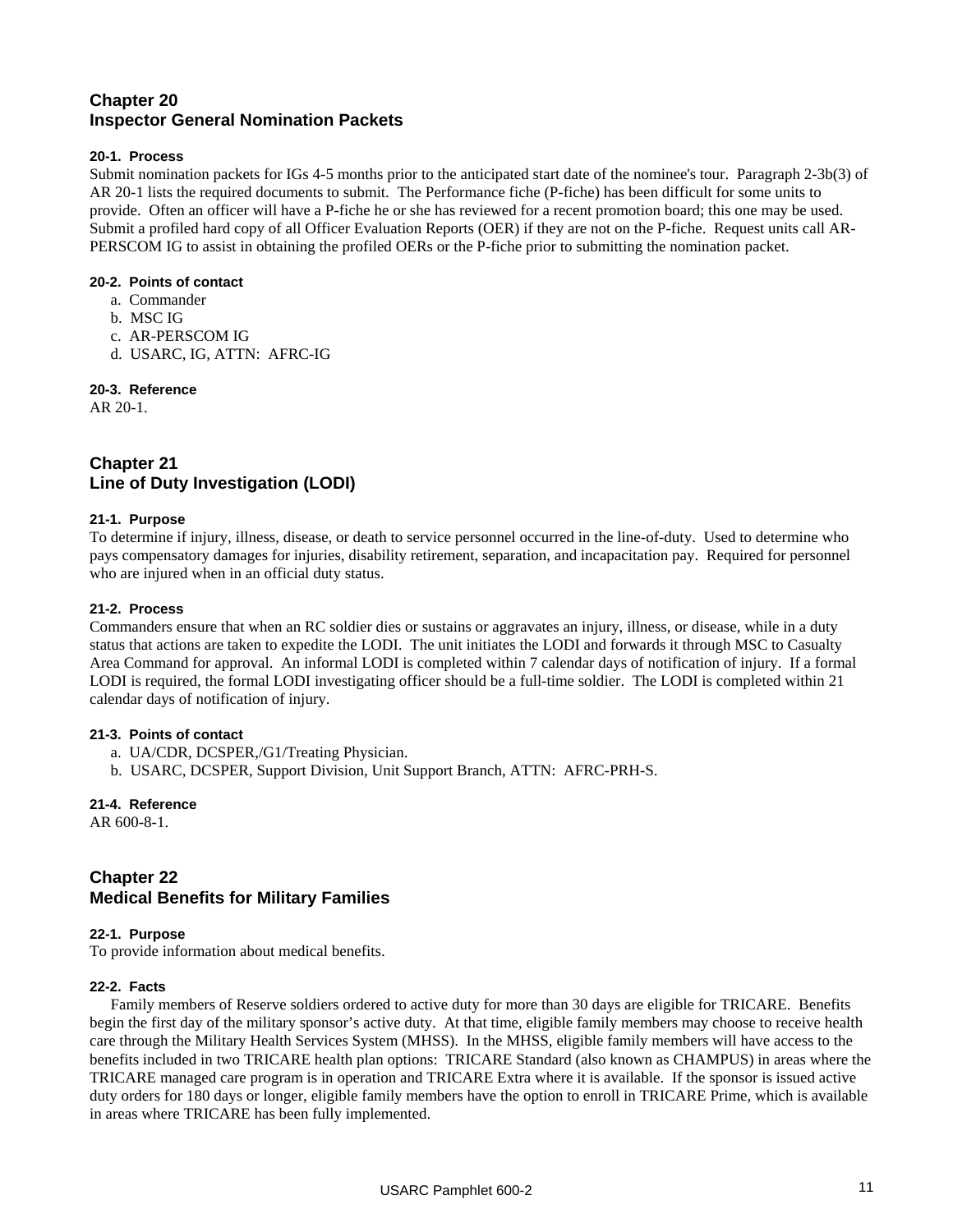Upon reaching age 60, retirees and their family members can use the triple option health plan. Retiring military personnel and their families, age 65 and older, are eligible to receive health care benefits under the Medicare system, and are not eligible for TRICARE.

#### **22-3. Identification procedures**

The family member must be enrolled in DEERS, have a valid ID card, and keep a copy of their sponsors orders to receive medical benefits.

#### **22-4. Health Benefits Adviser**

Direct questions to your nearest Army Health Benefits Adviser at your servicing Medical Treatment Facility or Medical Center.

## **Chapter 23 Medical Claims**

#### **23-1. Purpose**

The government may pay civilian ambulance/hospital/doctor bills when USAR soldiers are injured while on active duty or IDT and treated at civilian facilities on a case-by-case basis.

#### **23-2. Process**

Unit initiates LODI and submits it through MSC to SI hospital PAD for review. If approved, the bills are paid by the SI F&AO.

#### **23-3. Points of contact**

UA/CDR/DCSPER/G1

- a. SI Hospital PAD (RC Liaison).
- b. SI F&AO.
- c. USARC, DCSPER, Unit Support Branch, ATTN: AFRC-PRH-S

#### **23-4. Reference**

AR 40-3.

## **Chapter 24 Military Police Report/Report of Disciplinary or Administrative Action**

#### **24-1. Purpose**

To provide information to commanders regarding the disposition and processing of DA Form 3975, Military Police Report, and DA Form 4833, Report of Disciplinary or Administrative Action.

#### **24-2. Process**

a. Military police use DA Form 3975 to record information or complaints observed by or reported to them. Military police record offenses or incidents involving USAR soldiers while training on active installations on these reports.

b. The installation Provost Marshal uses DA Form 4833 with DA Form 3975 to forward DA Form 3975 to the USAR chain of command. The commander completes the form, indicating the disciplinary or administrative action taken against a USAR soldier involved in incidents recorded by a military police report. This item is suspended by the installation Provost Marshal and must be returned within the required time frame.

#### **24-3. Point of contact**

USARC, DCSOPS, Provost Marshal, Operations Officer, ATTN: AFRC-OPM.

**24-4. Reference** 

AR 190-45.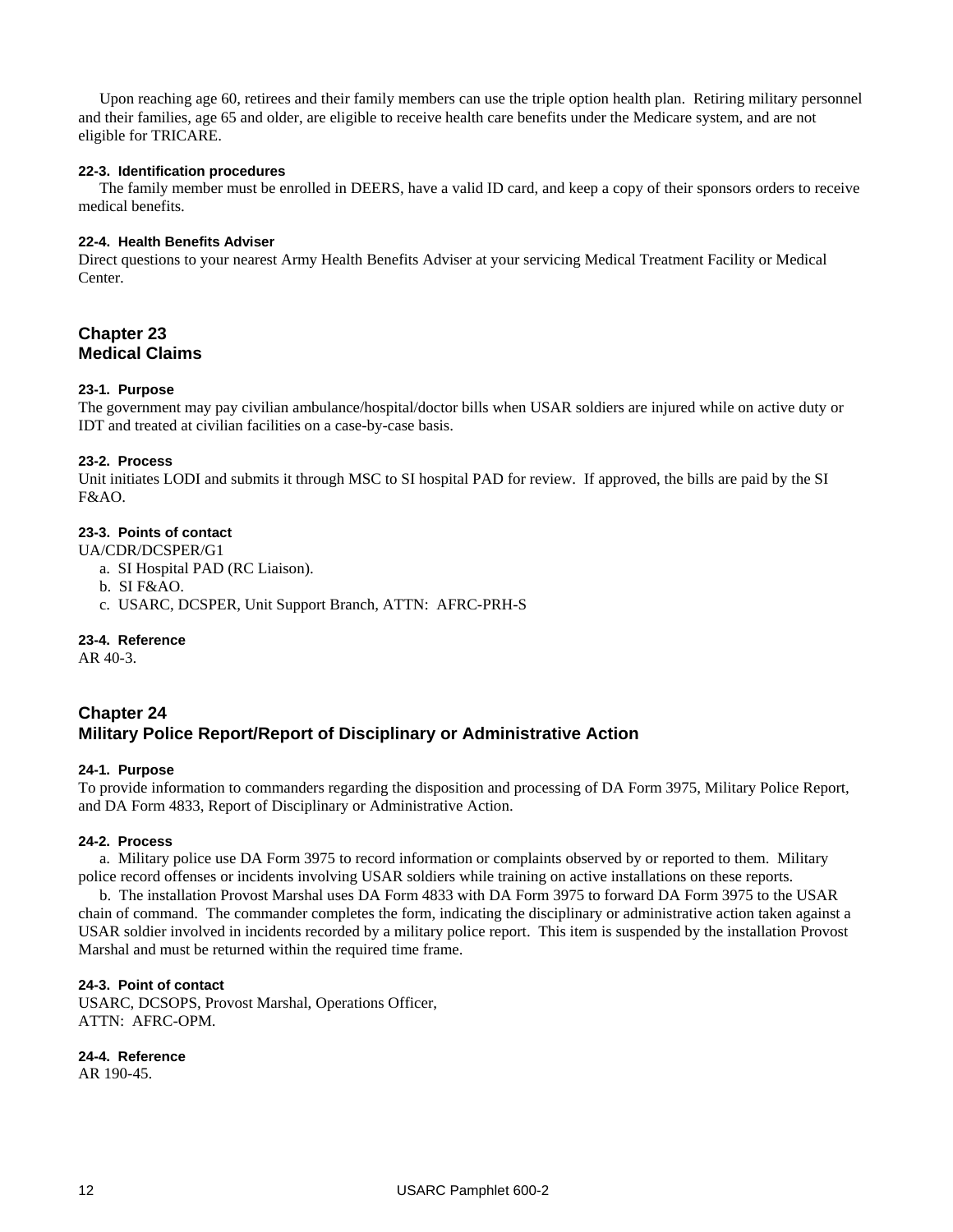## **Chapter 25 Organizational Inspection Program (OIP)**

#### **25-1. Purpose**

To provide details about the commander's plan for inspections, with the goal of minimizing negative impacts on unit training time.

#### **25-2. Background**

Army Regulation 1-201 outlines the requirements for an OIP. In summary, the OIP must contain direction on command inspections, staff inspections, and where IGs are assigned, IG inspections. It must include audits. The OIP coordinates staff assistance visits. Inspectors General may be the proponent for broad inspection policy within the command, but overall coordination of the OIP should be the responsibility of the staff office with tasking authority over subordinate units. This is usually the G3; S3; or Chief, Security, Plans, and Operations (SPO).

#### **25.3. Process**

The OIP serves as the mechanism, at all levels of command, to identify systemic problems, issues, and process. Once identified, viable solutions must be developed, shared, and staffed with all levels of command.

#### **25-4. Points of contact**

- a. CDR
- b. Command IGs & IR&MCP.
- c. USARC, IG & IR&MCP.

#### **25-5. References**

AR 1-201, AR 11-7, AR 20-1, AR 36-5, and USARC Reg 1-201.

## **Chapter 26 Physical Evaluations**

#### **26-1. Purpose**

To provide information on the importance of physical evaluations and keeping them updated.

#### **26-2. Training requirements**

a. All members of the Army Reserve must meet medical standards prior to being placed on training orders. The soldier must have a current (every 5 years) physical and meet the retention standards of AR 40-501, chapters 3, 4, or 5, as appropriate.

b. A Cardiovascular Screening Program and Health Risk Appraisal Assessment are required on soldiers age 40 and above. The periodic physical examination is the vehicle for accomplishing these screenings.

#### **26-3. Procedures to obtain a physical evaluation.**

The unit administrator schedules physical evaluations.

#### **26-4. Point of contact**

USARC, Surgeon, Administration Branch, ATTN: AFRC-MD.

#### **26-5. Reference**

AR 40-501.

## **Chapter 27 Reserve Component Incapacitation System (RCIS)**

#### **27-1. Purpose**

To provide information on compensation of lost nonmilitary income due to injury, illness, or disease while in an official duty status.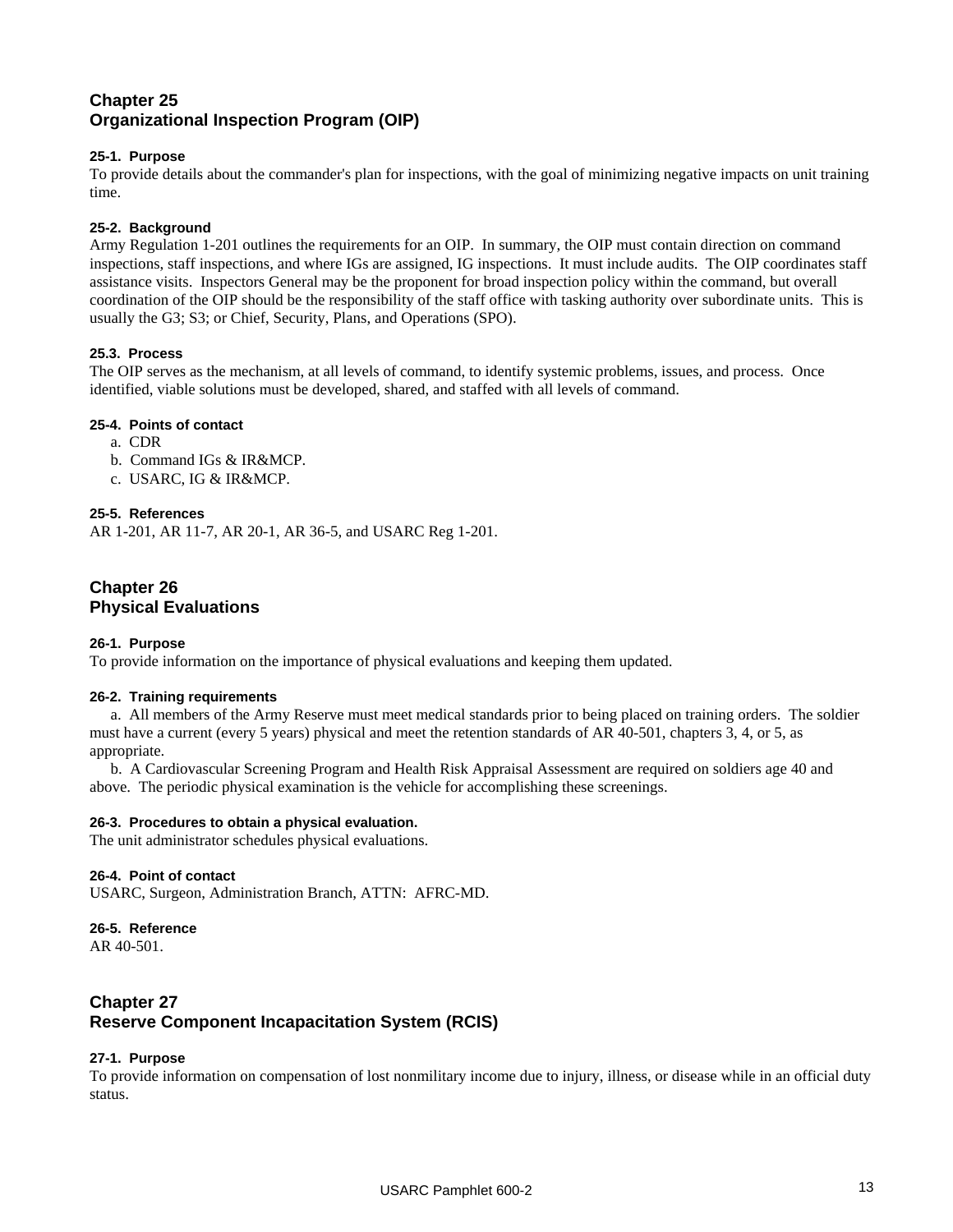#### **27-2. Process**

a. Unit initiates informal LODI (DA Form 2173)/INCAP packet and submits claim to MSC, with copy furnished to the chain of command, recommending approval or disapproval.

b. Include medical statement (USARC Form 46-2-R) from a military physician in the packet.

c. The RCIS is regulatory in nature, directing approval authority to rest at MSC level for the first 6 months of entitlement and at HQDA (OCAR) for extensions beyond the 6-month statutory limit.

d. Initial payment for a soldier who has suffered an injury, illness, or disease confirmed by an LODI (informal or formal) is expected to be paid within 30 calendar days of notification.

e. If claim is due to an accident, an appropriate Army Accident Report must be completed and forwarded with claim. See DA Pam 385-40, Chapter 4, Army Accident Investigation and Reporting.

#### **27-3. Points of contact**

UA/CDR/DCSPER/G1/USARC

- a. The RCPSO.
- b. The SI Hospital PAD (RC Liaison).
- c. USARC, DCSPER, Support Division, Unit Support Branch, ATTN: AFRC-PRH-S.

#### **27-4. References**

AR 40-3, AR 135-381, AR 385-40, AR 600-8-1, DA Pam 385-40, USARC Reg 140-3.

## **Chapter 28 Retirement of AGR Officers After 20 Years of Active Duty**

#### **28-1. Purpose**

To provide an overview of regulatory requirements for the retirement of AGR officers upon completion of 20 years of Active Federal Service (AFS).

#### **28-2. Process**

a. AR 140-10 and AR 635-100 stipulates the length of service and maximum age requirements for the removal of officers from active Reserve status.

b. AR 635-100 stipulates the release of RC officers and warrant officers from active duty NLT the last day of the month following the month in which they complete 20 years AFS.

c. AR 140-30 and AR 635-100 outline the provisions for obtaining exceptions to the retention of USAR AGR officers beyond 20 years AFS.

d. The statutory basis under which USAR AGR officers become eligible for voluntary retirement after 20 years AFS is Section 3911, Title 10 USC.

#### **28-3. Points of contact**

a. G1/DCSPER/AR-PERSCOM/FTSMD, ARPC-AR.

b. USARC, DCSPER, Personnel Management Division, Full Time Support Branch, ATTN: AFRC-PRP-F.

#### **28-4. References**

Title 10 USC, AR 140-10, AR 140-30, AR 635-100.

## **Chapter 29 Retirement Points**

#### **29-1. Purpose**

To provide information on retirement benefits, points, and how retirement points are earned.

#### **29-2. Process**

a. Retirement benefits. Retirement pay (non-regular service) is based on the total number of credible retirement points, years of service, and base pay in effect at time of retirement. At age 60, USAR retirees receive a DD Form 2 (Retired) (Blue) ID card and enjoy privileges as any other military retiree.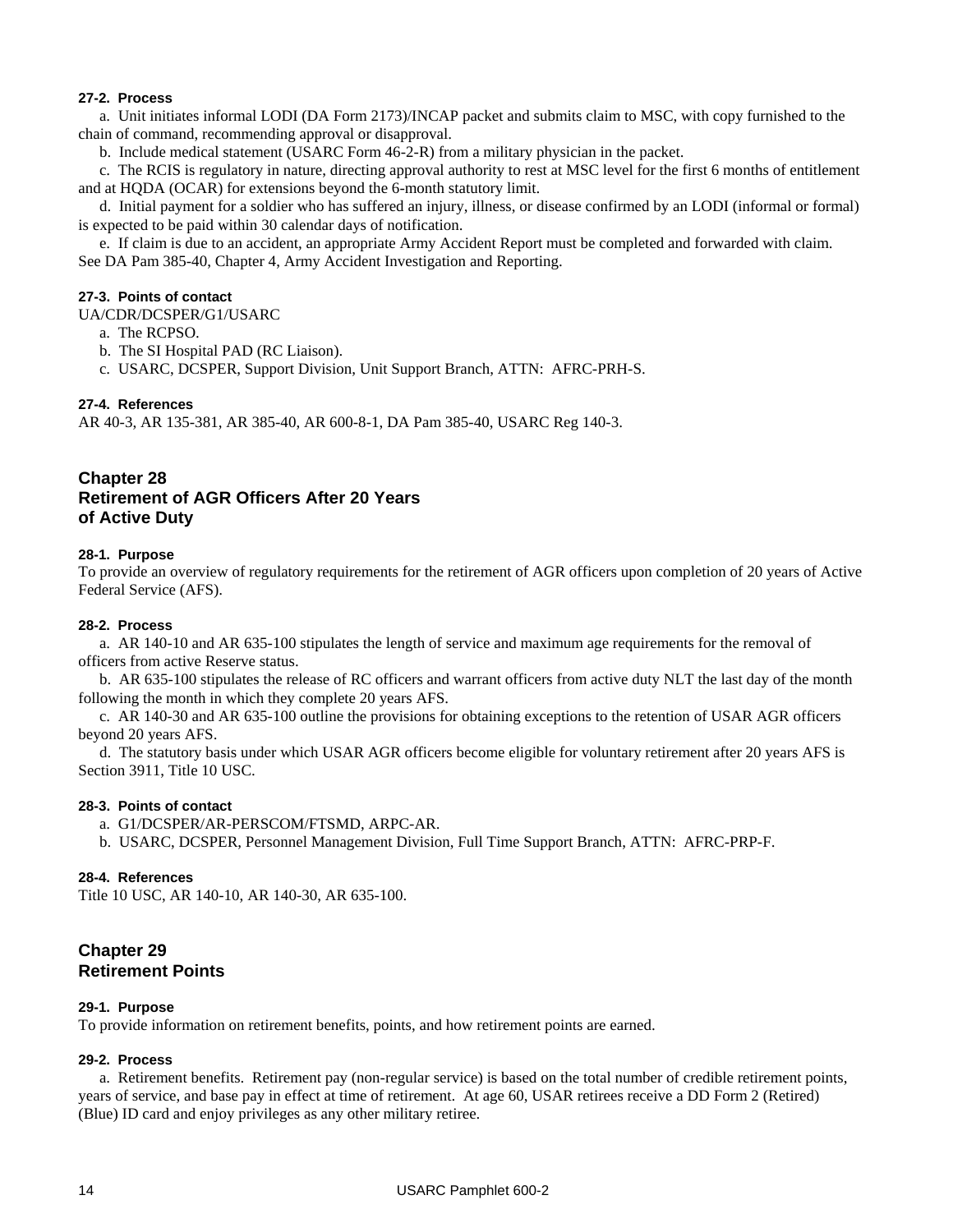b. Eligibility. Any RC soldier who accumulates 20 years of qualifying service (50 points each year), the last 6 years (through 30 Sep) of which were in a RC, and reaches age 60 is entitled to retired pay. Eligible members may contact the Regional Support Teams at AR-PERSCOM at DSN 892-0556 or (314) 592-0556.

- c. How points are earned:
	- (1) Participation at Reserve unit training (IDT) (1 point for every 4-hours attended).
	- (2) Completion of extension courses (1 point for 3 hours satisfactorily completed).
	- (3) Membership (15 points).
	- (4) Attached for points only (2 hour rule or 2 for 8 hour rule, DA Form 1380 is needed).
	- (5) AT/ADT/ADSW (1 point for each day of active duty).
- c. DA Form 1380-R, Record of Individual Performance of Reserve Duty Training, is used to document retirement points.
- d. Reserve Component members should submit DA Form 249 through their unit.

#### **29-3. Point of contact**

AR-PERSCOM, Personnel Services Division, Transactions and Separation Branch, ATTN: ARPC-PSP-T.

**29-4. References** 

AR 135-180, AR 140-185.

## **Chapter 30 Retirement Points Corrections**

#### **30-1. Purpose**

To provide information on correction of retirement points.

#### **30-2. Process**

a. Approximately 120 days after the Retirement Year Ending Date, each soldier should receive a points statement showing what points are reflected in the Retirement Points Accounting System (RPAS), DARP Form 249. If there are corrections, or if additional data is received by RPAS after the annual statement is issued, a revised statement is sent out. To ensure that all military service in IRR, IMA, Reinforcement Training Unit (RTU), and AGR is accounted for; soldiers in these categories should furnish documents to or request help from the Regional Support Teams at AR-PERSCOM. Eligible members may contact AR-PERSCOM at DSN 892-0556 or (314) 592-0556. Troop Program Unit members should submit requests for corrections from their unit to AR-PERSCOM on DARP Form 249-1-R.

b. Soldiers should keep all documentation verifying retirement points, such as pay vouchers, DD Forms 214, DD Form 215, correspondence course completion notices, leave and earnings statements, DA Forms 1380, and copies of previously issued point statements.

c. Soldiers providing documents for the correction of point statements, can expect a revised statement on an average of 4- 6 months.

#### **30-3. Point of contact**

AR-PERSCOM, Regional Support Action Teams, ATTN: ARPC-PSR.

#### **30-4. References**

AR 135-180, AR 140-185.

## **Chapter 31 Selective Retention Board (SRB)**

#### **31-1. Purpose**

To provide information on SRBs.

#### **31-2. Process**

The USARC delegated the authority for convening SRB to MSC commanders, consistent with the authority contained in AR 140-10, para 10-2. Boards convened by MSC commanders consider eligible officers in the ranks of lieutenant colonel or below in their subordinate units. AR-PERSCOM conducts boards to consider all colonels and eligible officers assigned to the MSC headquarters. Officers being considered should ensure their packets contain updated DA Forms  $2 \& 2-1$  and a current photograph IAW AR 640-30, para 7.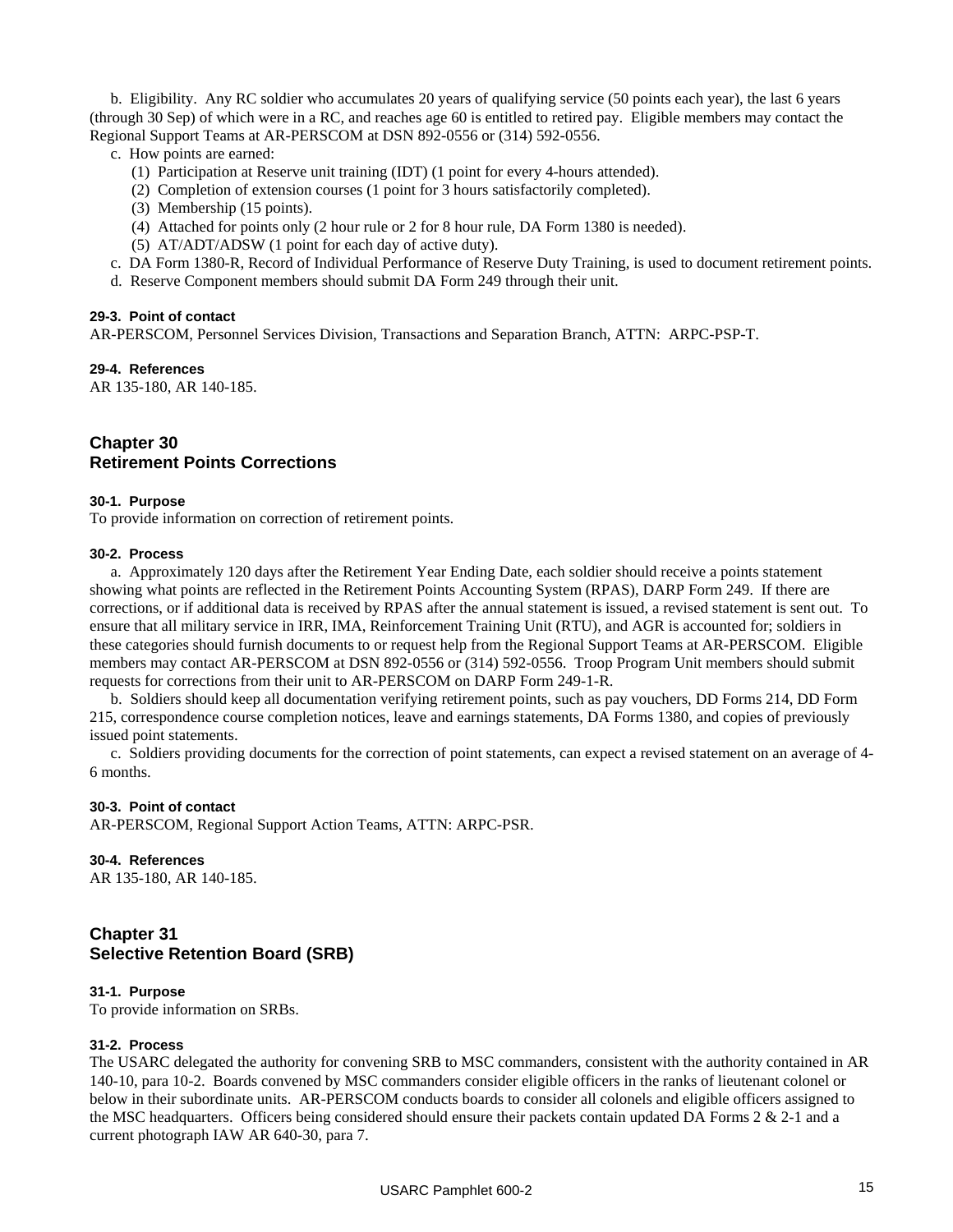#### **31-3. Points of contact**

- a. Commander
- b. DCSPER
- c. G1
- d. USARC, DCSPER, Personnel Management Division, Officer Management Branch, ATTN: AFRC-PRP-O.
- e. AR-PERSCOM, USAR Board Support Branch, ATTN: ARPC-PSU-BB.

#### **31-4. References**

AR 140-10, AR 640-30.

## **Chapter 32 Service Awards**

#### **32-1. Purpose**

To ensure that soldiers are aware of their service award entitlements and to assist UAs in making correct and timely application for them. This includes all service awards earned while on active duty and those earned in Reserve status.

#### **32-2. Process**

- a. Validate eligibility roster obtained through PERLAS.
- b. Obtain commander's concurrence.
- c. Memorandum prepared issuing award.
- d. Post to MPRJ and update PERLAS.

#### **32-3. Points of contact**

- a. UA
- b. Commander
- c. DCSPER
- d. G1

#### **32-4. References**

AR 614-30, AR 670-1, AR 600-8, AR 600-8-22.

## **Chapter 33 Servicemen's Group Life Insurance**

#### **33-1. Purpose**

Provides a term life insurance program for soldiers.

#### **33-2. Process**

Automatically enrolled for full amount unless soldier requests otherwise. Monthly premium deducted from monthly military pay.

#### **33-3. Points of contact**

- a. UA
- b. Commander
- c. DCSPER
- d. G1

## **33-4. Reference**

AR 608-2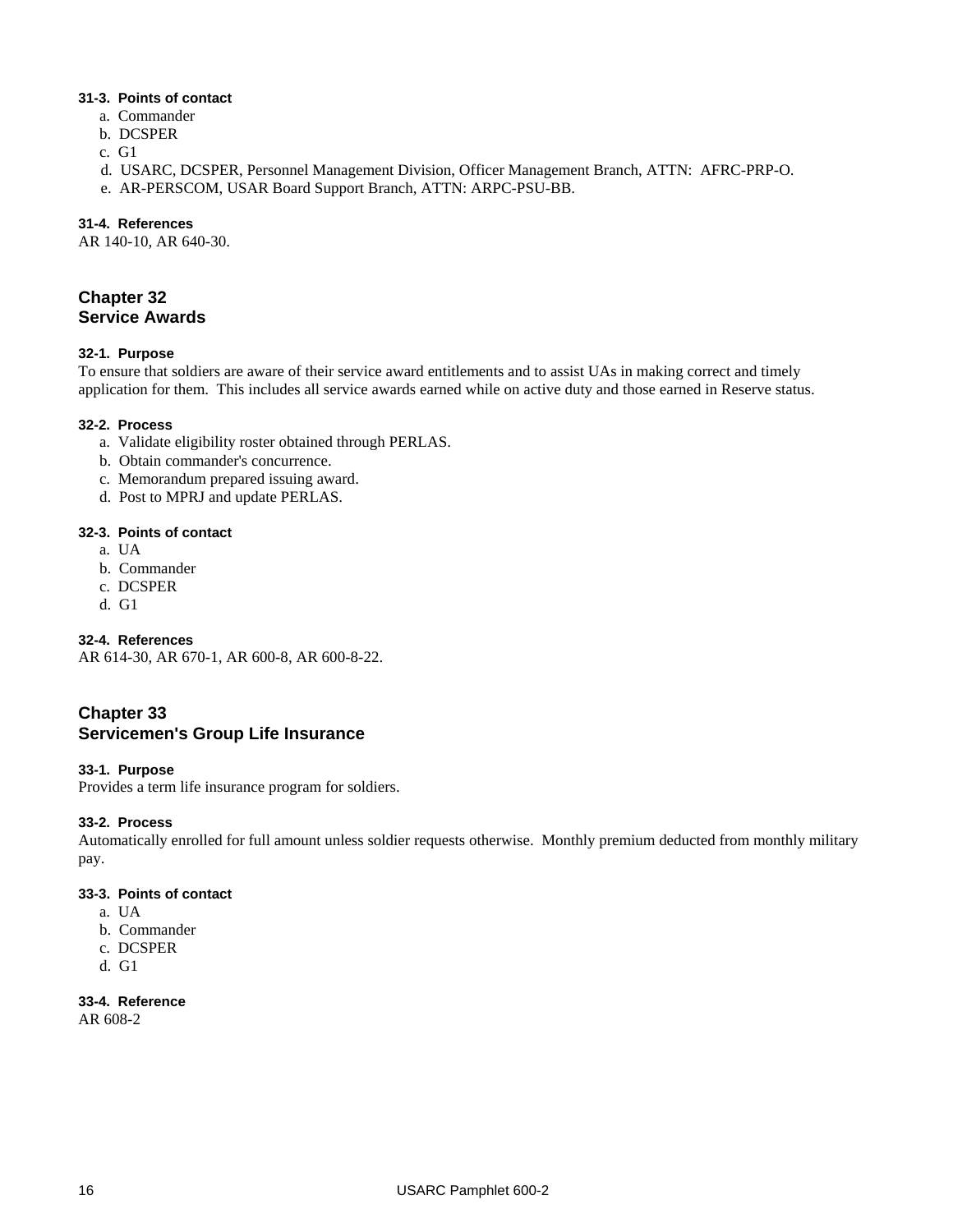## **Chapter 34 Soldiers' and Sailors' Civil Relief Act (SSCRA)**

#### **34-1. Purpose**

To outline the protections afforded by SSCRA for USAR members.

#### **34-2. Facts**

The single most important fact about the SSCRA is that it is not automatic. In most cases, USAR members must show ability to pay has been materially effected by military service. It must be legally invoked by the service member for its protections to be of effect.

- a. Provisions of SSCRA include:
	- (1) Six percent interest rate for service members on most mortgages and loans incurred before entry onto active duty.
	- (2) Stay(s) court proceedings.
- (3) Prohibits eviction without court order when rent is under \$1,200 per month. Court can delay eviction for up to 3

months.

- (4) Relief from state income tax unless permanent resident.
- b. Desert Storm amendments to SSCRA:
	- (1) Temporary stays of judicial proceedings.
	- (2) Extends power of attorney which previously expired when service member is in missing status.
	- (3) Suspends professional liability claims against health care professionals during period for which called to active

#### duty.

(4) Prohibits professional liability insurance carriers from requiring premiums be paid when the health care professional is on active duty.

- (5) Requires professional liability insurance coverage to be reinstated upon written request by the service member.
- (6) Mandates reinstatement of employer-offered health insurance without an exclusion or waiting period.
- (7) Protects soldiers who exercise their rights under this act from future prejudice by creditors.
- (8) Prohibits lapse of life insurance or termination for non-payment.
- (9) Protection from default judgement.

#### **34-3. Points of contact**

- a. Local RSC/installation SJA Office.
- b. USARC, SJA, ATTN: AFRC-JA.

## **Chapter 35 Student Loan Repayment Program (SLRP) Checklist for Processing**

#### **35-1. Purpose**

To provide a checklist when submitting for student loan repayment.

#### **35-2. Process**

a. Determine eligibility for SLRP per AR 135-7, para 5.1-3 (unit personnel determining eligibility, refer to current AR 135-7).

- b. If eligible.
	- (1) Soldier furnishes copy of each qualifying loan to unit.
	- (2) Soldier completes section I, DD Form 2475 for each loan.
	- (3) Unit completes Section II, DD Form 2475.

(4) Mail DD Form 2475 and copy of loan to lending institution with memorandum requesting lending institution complete Section III and return form to unit.

(5) When DD Form 2475 is received from lending institution.

(a) Prepare SLRP repayment packet: complete DD Form 2475, copy of DA Form 5261-4-R, and copy of original Promissory Note.

(b) Submit to Finance for payment.

(c) Disclosure statements submitted without promissory note are not acceptable.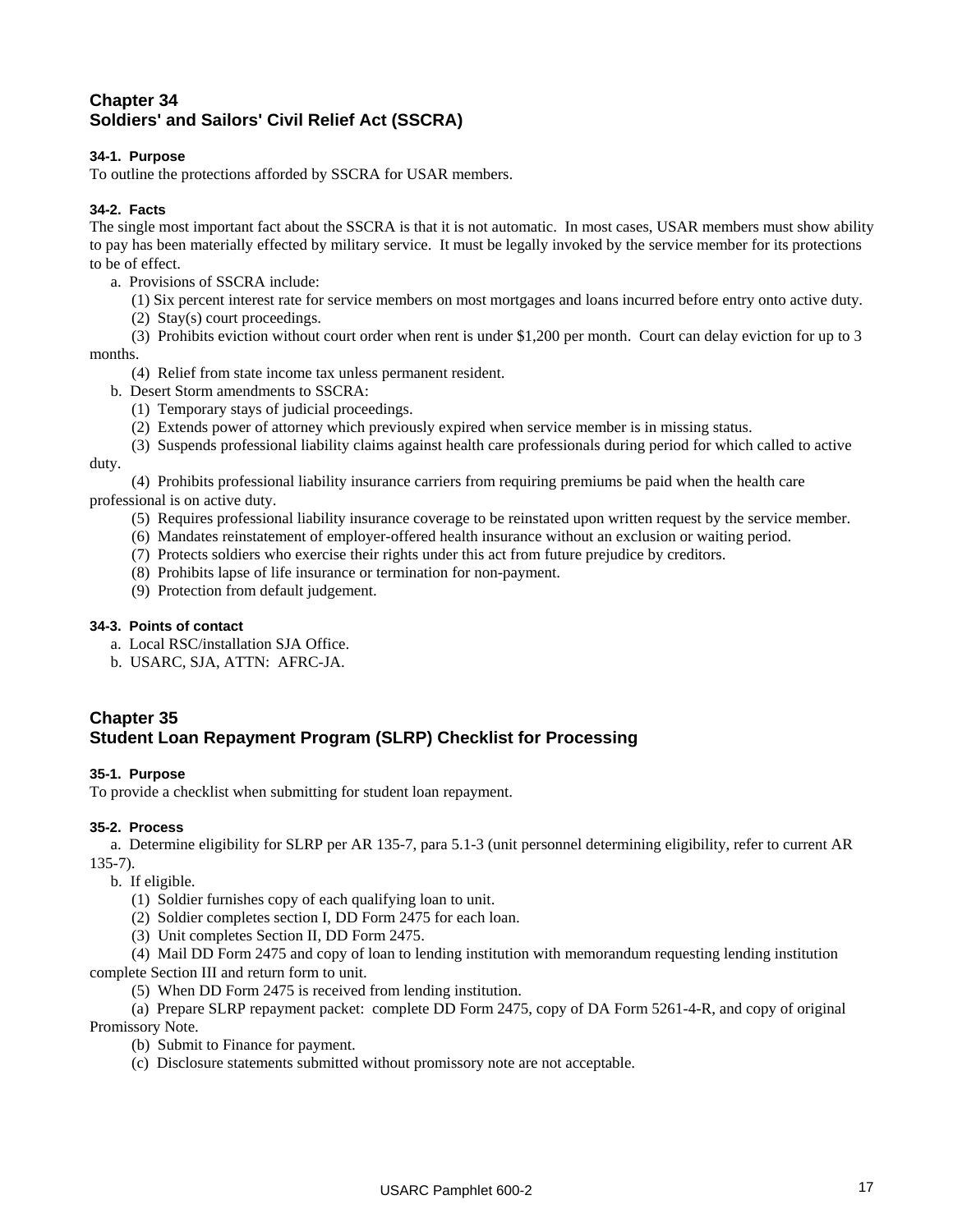#### **35-3. Points of contact**

- a. MSC Retention Office.
- b. OCAR, Retention Transition Division (RTD), ATTN: DAAR-RTR

**35-4. Reference** 

AR 135-7

## **Chapter 36 Survivor's Benefit Plan (SBP)**

#### **36-1. Purpose**

To provide information about the system that allows RC soldiers and former soldiers who have received a 20-year memorandum, to provide an annuity for their dependents should the soldier die before reaching age 60. Coverage is not automatic. The soldier must elect one of three options offered on the Survivor Benefit Plan Elections Certificate (DD Form 1883). Soldiers who elect Option B or C may provide a monthly annuity of up to 55% of base amount minus an actuarial amount. Monthly cost is withheld from retired paycheck.

#### **36-2. Process**

All eligible Reserve soldiers have 90 days from date of receipt of DD Form 1883 to make an election and return the form. If no election is made or declination is not received, the election is delayed until age 60. If less than full coverage is elected or coverage declined, it must be with spousal written consent. Once enrolled, coverage may not be changed unless RC soldier has a status change.

#### **36-3. Point of contact**

AR-PERSCOM, Personnel Services Division, Transition and Separation Branch, ATTN: ARPC-PSP-T.

## **36-4. Reference**

AR 135-180

## **Chapter 37 TRICARE - Health Care Program for Military Families (Formally CHAMPUS)**

#### **37-1 Purpose**

Provide information on TRICARE eligibility and procedures.

#### **37-2 Definition**

TRICARE is the program that allows beneficiaries to receive accessible and cost-effective quality care both within the direct care system and through civilian sources. It is a combination of resources of the direct care system- Army, Navy, Air Forcewith CHAMPUS funds to create a unified way to provide health care. The plan consists of military hospital/clinical services and a civilian contractor's services agreements are established in separate regions throughout the U.S. All areas are covered by TRICARE but may not have TRICARE PRIME available. The amount of out-of- pocket cost savings depends on the type of coverage elected under TRICARE.

#### **37-3 Eligibility**

If you are on active duty in excess of 30 days, you are automatically enrolled into TRICARE Prime and receive your medical care from a Medical Treatment Facility (MTF) of the Armed Forces servicing your area. Family members of active duty soldiers enrolled in DEERS (you should check your status in DEERS regularly for accuracy) are eligible for any of the three TRICARE plans. Family members of active duty soldiers enrolled in DEERS are eligible for any of the three plans. Some plans are not available in all areas and you must discuss your options with the Health Benefits Adviser in your region. TRICARE Prime is a Health Maintenance Organization (HMO) plan where those enrolled work directly with a network of health care providers, both military and civilian. TRICARE Extra uses both the old CHAMPUS insurance program with a designated network of providers available to those eligible. TRICARE Standard is the same as the CHAMPUS, requiring meeting deductibles and co-payments.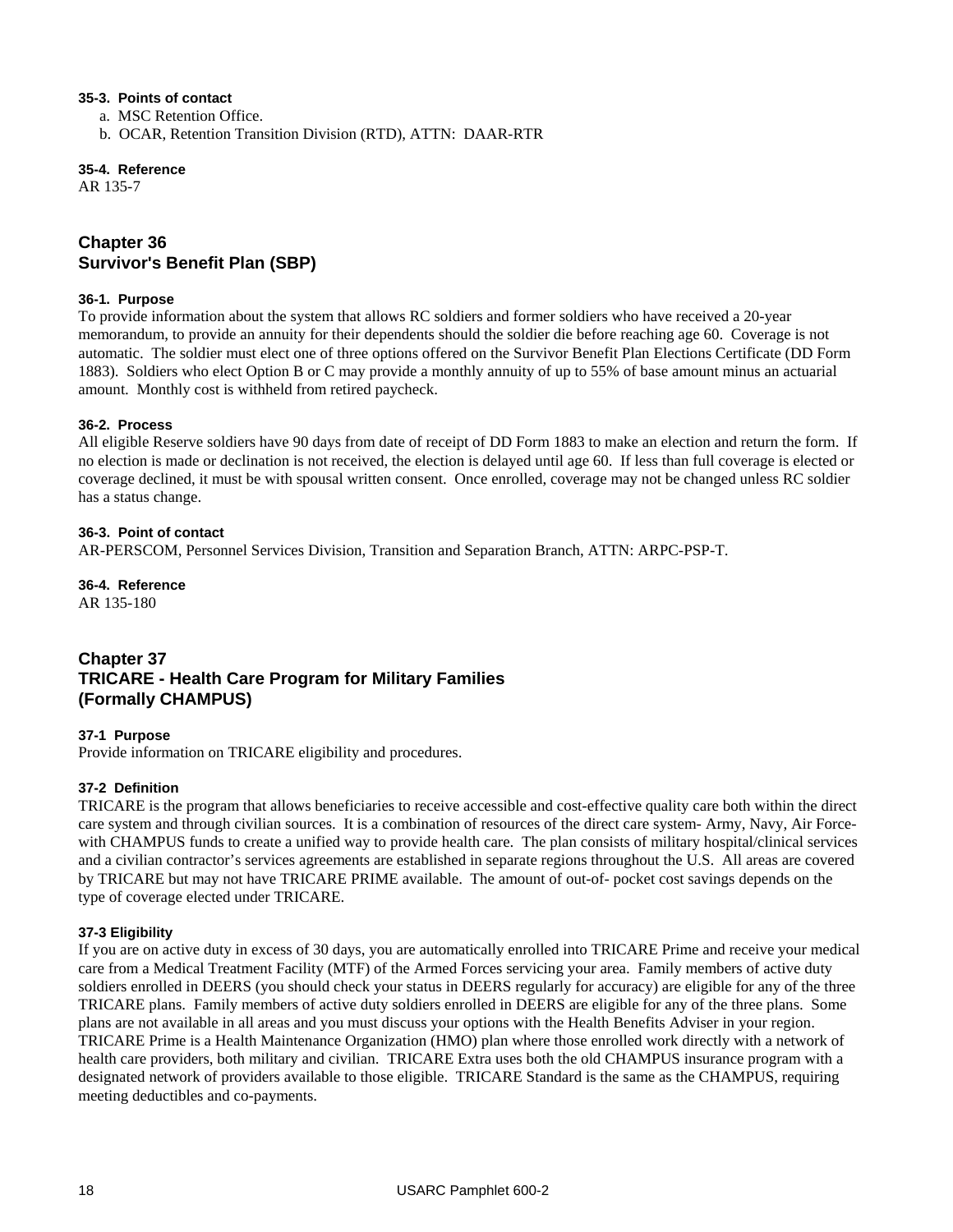#### **37-4. Process**

To determine which plan family members can qualify for, you need to contact your Health Benefit Advisor for information and services provided in your area. Those eligible must contact the Health Benefit Advisor located in the servicing Medical Treatment Activity of the Armed Forces responsible for your area.

#### **37-5. TRICARE Regions:**

| Northern CA, Golden Gate, South CA, Hawaii, Alaska  1-800-242-6788  |  |
|---------------------------------------------------------------------|--|
| Pacific, Puerto Rico, Latin America, Canada, Europe  1-888-777-8343 |  |
|                                                                     |  |

#### **37-6. Points of contact**

a. Health Benefits Adviser (at uniformed hospital).

b. TRICARE web site at www.tricare.osd.mil.

#### **37-7. References**

PL 89-614, TRICARE/CHAMPUS Manuals, FORSCOM Reg 500-3-3.

#### **Chapter 38 20-Year Memorandum**

#### **38-1. Purpose**

Notice of eligibility to receive retired pay at 60.

#### **38-2. Process**

Soldiers will automatically receive memorandum, Notification of Eligibility for Retired Pay at Age 60 (20 year letter), upon completion of 20 years of qualifying service, as verified by the RPAS. Those soldiers whose RPAS account does not reflect completion of 20 years of qualifying service may request issuance of their 20-year memorandum. These requests must be processed through the chain of command to the RSC. Requests must include DARP Form 249-1-R, showing completion of 20 years qualifying service. *The RSCs should send requests directly to AR-PERSCOM. Do not send request to the USARC, this will delay the process.*

#### **38-3. Points of contact**

- a. UA/CDR, DCSPER/G1.
- b. AR-PERSCOM, Personnel Services Division, Transitions and Separations Branch, AFRC-PSP-T

#### **38-4. References**

AR 135-180, AR 140-1.

## **Chapter 39 Internal Review (IR)**

#### **39-1. Purpose**

To provide Office, Chief, Army Reserve (OCAR), USARC, and AR-PERSCOM with an independent and professional internal auditing capability that assists in accomplishing USAR mission and in safeguarding, accounting, and properly using the resources necessary for mission accomplishment.

#### **39-2. Background**

Army Reg 11-7, Internal Review and Audit Compliance Program, provides policy for the IR Program within the Department of the Army. It also covers the responsibilities, reporting requirements, and internal review policy of major Army Commands, installations, and activities.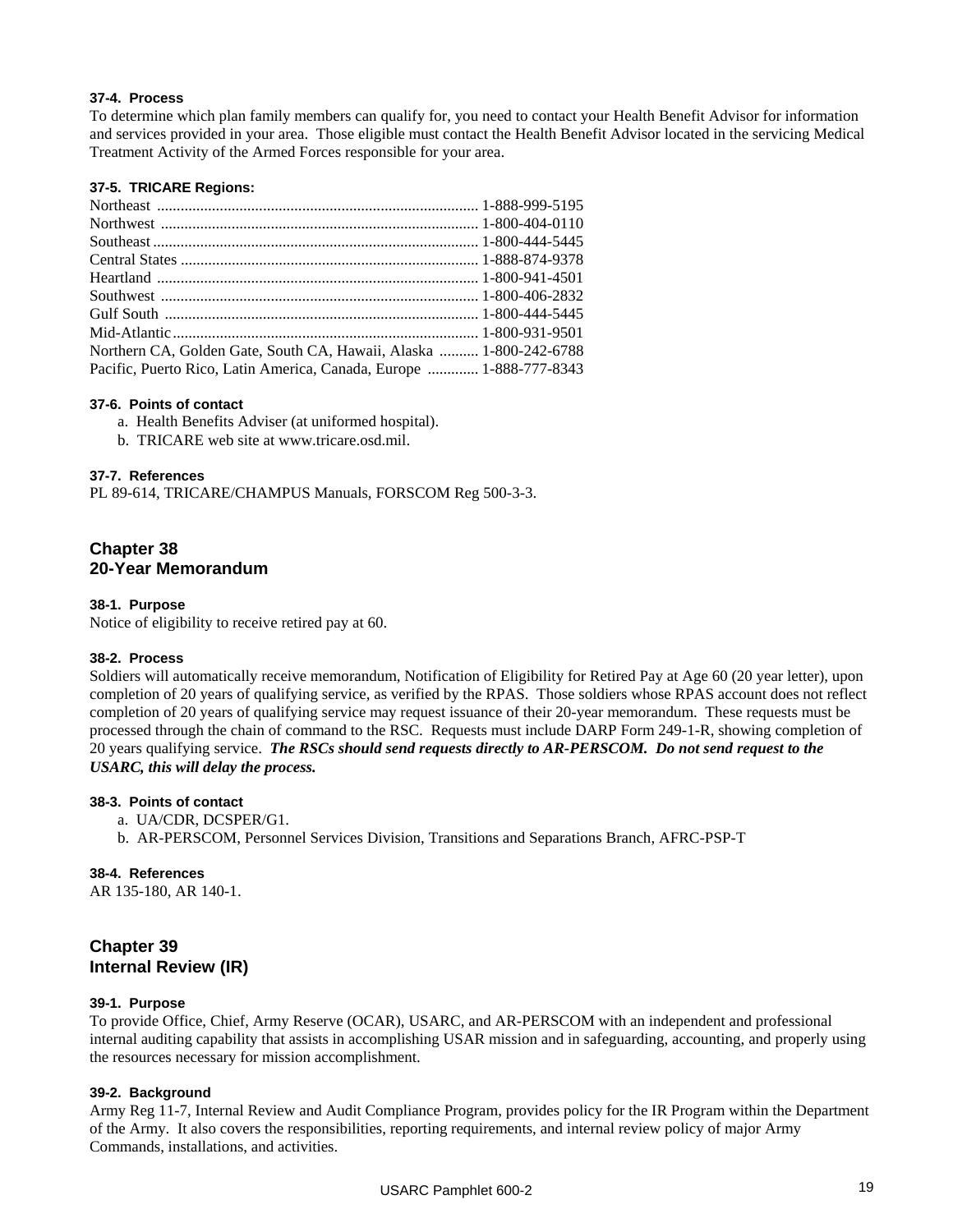#### **39-3. Process**

a. Perform, in accordance with generally accepted governmental auditing standards, audits of functions or organizational entities within the USAR which have known or suspected problems; determine the nature and cause of the problems; and develop recommendations to resolve them.

- b. Provide audit and audit follow-up support to USAR commands that do have an IR office.
- c. Provide consulting and advisory services for the commander and managers, as requested.
- d. Develop USAR IR policy and procedures relating to audit and audit follow-up.

e. Act as the principal USAR official for liaison with external audit agencies including the General Accounting Office

(GAO); Inspector General, Department of Defense, Auditing (DODIG (AUD)); U.S. Army Audit Agency (USAAA); and FORSCOM IRs. Be responsible for:

(1) Arranging entrance and exit conferences and in-process reviews (IPRs) between external auditors and command officials.

(2) Monitoring all actions related to external audits.

(3) Ensuring that accurate, adequate, responsive, and coordinated comments are

provided to external audit findings and reports.

- (4) Providing liaison support to USAR commands that do have their own IR office.
- (5) Negotiate audit results between external auditors and command officials.

#### **39-4. Point of contact**

USAR IR&MCP

#### **39-5. References**

AR 11-2, AR 36-2, AR 36-5, AR 36-7, IG, DOD Audit Manual and DA Internal Review Guidance.

## **Appendix A References**

| AR 1-20      | Legislative Liaison                                                              |
|--------------|----------------------------------------------------------------------------------|
| AR 1-201     | <b>Army Inspection Policy</b>                                                    |
| AR 11-7      | Internal Review and Audit Compliance Program                                     |
| AR 15-180    | Army Discharge Review Board                                                      |
| AR 15-185    | Army Board for Correction of Military Records                                    |
| AR 20-1      | <b>Inspector General Activities and Procedures</b>                               |
| AR 36-5      | Auditing Service in the Department of the Army                                   |
| AR 40-3      | Medical, Dental, and Veterinary Care                                             |
| AR 40-501    | <b>Standards of Medical Fitness</b>                                              |
| AR 135-7     | Army National Guard and Army Reserve Incentive Programs                          |
| AR 135-175   | Separation of Officers                                                           |
| AR 135-178   | Separation of Enlisted Personnel                                                 |
| AR 135-180   | Qualifying Service for Retired Pay Nonregular Service                            |
| AR 135-381   | Incapacitation of Reserve Component Soldiers. Cited in<br>para 16-2.             |
| AR 140-1     | Army Reserve Mission, Organization, and Training                                 |
| AR 140-10    | Army Reserve: Assignments, Attachments, Details, and<br><b>Transfers</b>         |
| AR 140-30    | Active Duty in Support of the United States Army Reserve                         |
|              | (USAR) and Active Guard Reserve (AGR) Management                                 |
|              | Program                                                                          |
| AR 140-111   | U.S. Army Reserve Reenlistment Program                                           |
| AR 140-185   | Training and Retirement Point Credits and Unit Level Strength Accounting Records |
| AR 190-45    | Military Police Law Enforcement Reporting                                        |
| AR 385-40    | <b>Accident Reporting and Records</b>                                            |
| AR 600-8-1   | Army Casualty and Memorial Affairs and Line of Duty Investigations               |
| AR 600-8-10  | <b>Leaves and Passes</b>                                                         |
| AR 600-8-14  | Identification Cards, Tags, and Badges                                           |
| AR 600-8-22  | Military Awards                                                                  |
| AR 600-8-104 | Military Personnel Information Management/Records                                |
| AR 600-20    | <b>Army Command Policy</b>                                                       |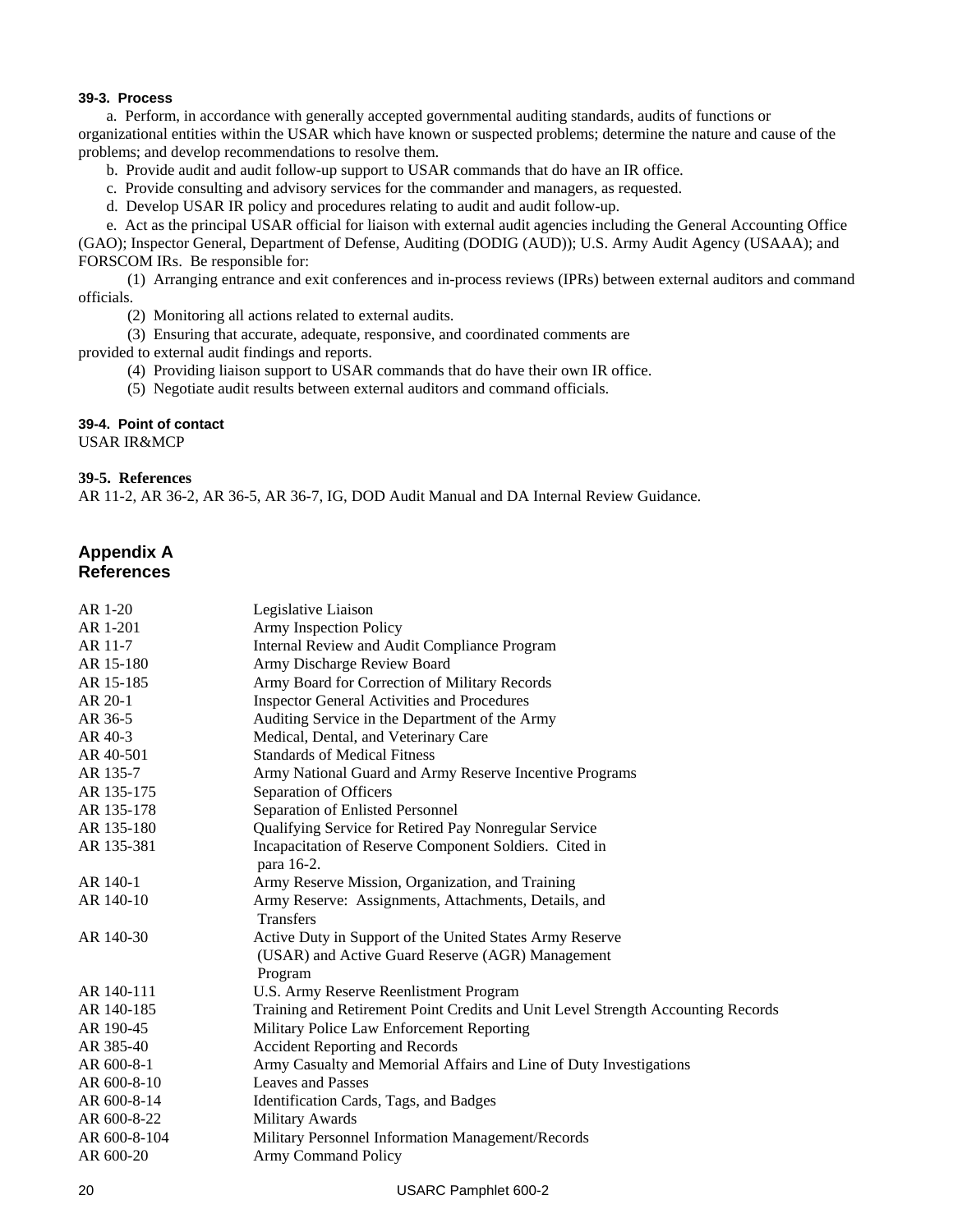| AR 600-85                                                                                               | Alcohol and Drug Abuse Prevention and Control Program. Cited in para 2-2.                                         |  |  |  |
|---------------------------------------------------------------------------------------------------------|-------------------------------------------------------------------------------------------------------------------|--|--|--|
| AR 600-110                                                                                              | Identification, Surveillance, and Administration of Personnel Infected with Human<br>Immunodeficiency Virus (HIV) |  |  |  |
| AR 601-210                                                                                              | Regular Army and Army Reserve Enlistment Program                                                                  |  |  |  |
| AR 608-2                                                                                                | Government Life Insurance, Servicemen's Group Life                                                                |  |  |  |
|                                                                                                         | Insurance, Veteran's Group Life Insurance, United States                                                          |  |  |  |
|                                                                                                         | Government Life Insurance and National Service Life                                                               |  |  |  |
|                                                                                                         | Insurance                                                                                                         |  |  |  |
| AR 614-30                                                                                               | Overseas Service                                                                                                  |  |  |  |
| AR 635-100                                                                                              | <b>Officer Personnel</b>                                                                                          |  |  |  |
| AR 635-200                                                                                              | <b>Enlisted Personnel</b>                                                                                         |  |  |  |
| AR 640-30                                                                                               | Photographs for Military Personnel Files. Cited in para 30-2.                                                     |  |  |  |
| AR 670-1                                                                                                | Wear and Appearance of Army Uniforms and Insignia                                                                 |  |  |  |
| <b>USARC</b> Reg 1-2                                                                                    | Preparing Responses to Congressional/Special Inquiries. Distributed to MSC level only.                            |  |  |  |
| <b>USARC</b> Reg 1-201                                                                                  | Organizational Inspection Program. Distributed to MSC level only.                                                 |  |  |  |
| USARC Reg 140-3                                                                                         | Processing Incapacitation Claims                                                                                  |  |  |  |
| <b>USARC</b> Reg 140-4                                                                                  | Enlisted and Officer Personnel Management                                                                         |  |  |  |
| <b>USARC</b> Reg 140-5                                                                                  | Colonel and Lieutenant Colonel Command Assignment Selection Board                                                 |  |  |  |
| <b>USARC</b> Pam 37-1                                                                                   | Defense Joint Military Pay System - Reserve Component (DJMS-RC) Procedures Manual                                 |  |  |  |
| <b>FORSCOM</b>                                                                                          |                                                                                                                   |  |  |  |
| Reg 500-3-2                                                                                             | FORMDEPS, Vol II, Deployment Guide                                                                                |  |  |  |
| <b>FORSCOM</b>                                                                                          |                                                                                                                   |  |  |  |
| Reg 500-3-3                                                                                             | FORMDEPS, Vol III, RCUCH                                                                                          |  |  |  |
| <b>GAO</b> Manual                                                                                       |                                                                                                                   |  |  |  |
| PL 89-614                                                                                               |                                                                                                                   |  |  |  |
| <b>TRICARE/CHAMPUS Manuals</b>                                                                          |                                                                                                                   |  |  |  |
| DOD 1341.1m                                                                                             |                                                                                                                   |  |  |  |
| DODI 1000.13                                                                                            |                                                                                                                   |  |  |  |
| DODD 1330.17                                                                                            |                                                                                                                   |  |  |  |
| Full-Time Support Management Center Commander's Guide for Dealing with Substandard Soldiers, 26 Feb 93. |                                                                                                                   |  |  |  |
| Title 5 USC 301                                                                                         |                                                                                                                   |  |  |  |
| Title 10 USC                                                                                            |                                                                                                                   |  |  |  |

## **Appendix B Approximate Point Value for Retirement Benefits**

The current point value table (ARPC-1259) is available to download on the

AR-PERSCOM web site (http://www.army.mil/usar/ar-perscom/arpercom.htm). This point value table will assist you in determining what your approximate gross monthly retired pay may be at age 60. The exact amount is computed by the Defense Finance and Accounting Service when you are certified for retired pay. Their computation is based on the pay scale in effect on your 60th birthday or the day you enter on the retired rolls (whichever is later). The columns are based on your total years service for pay (longevity) and may be more than your total years qualifying service (good years).

To compute the approximate amount of retired pay you will receive (before taxes and other deductions), you should multiply the total number of your retirement points by the amount shown above in the Retirement Point Value Table for your pay grade and years of service for longevity pay purposes. Eligible members of the Reserve Components, upon application, can receive retired pay from age 60 for the rest of their lives. They may provide a portion of that benefit for their survivors by electing coverage under the SBP.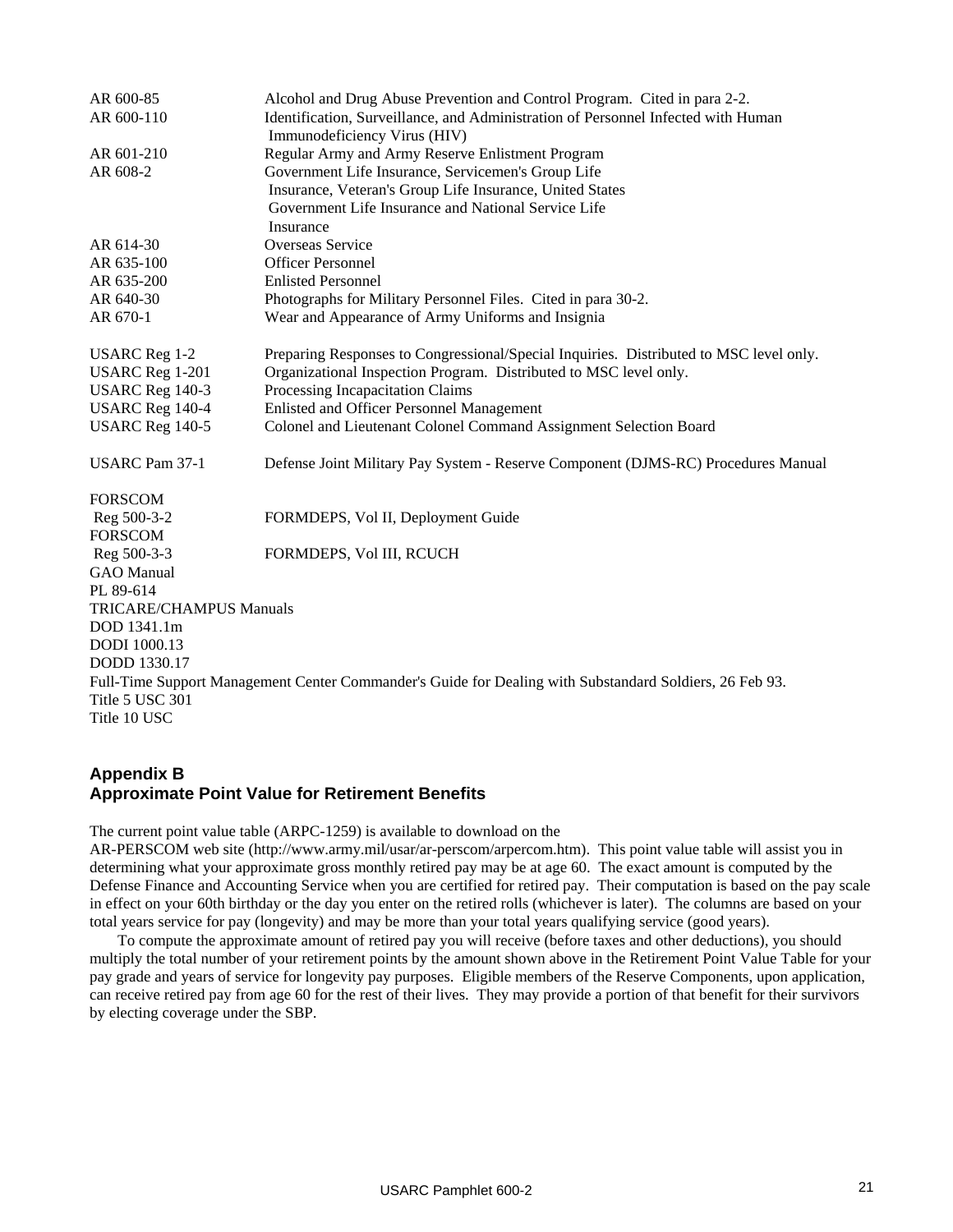## **Appendix C Telephone Numbers**

## **USARC**

The toll free number for the USARC Headquarters is 1-800-359-8483.

## **AR-PERSCOM**

The toll free numbers for AR-PERSCOM are:

| Customer Service         | 1-800-318-5298 |
|--------------------------|----------------|
| <b>Inspector General</b> | 1-800-325-4954 |

## **Glossary**

| ABCMRArmy Board for Corrections of Military Records    |
|--------------------------------------------------------|
| ADT   Active Duty Training                             |
| AGR   Active Guard Reserve                             |
| ANC Army Nurse Corps                                   |
| AR-PERSCOMU.S. Army Reserve Personnel Command          |
| <b>CONUS</b> Continental United States                 |
| DCSPER Deputy Chief of Staff, Personnel                |
| DCSOPS Deputy Chief of Staff, Operations               |
| DDR Drug Demand Reduction                              |
| DEERS Defense Enrollment Eligibility Reporting System  |
| DFAS Defense Finance & Accounting Service              |
| FORSCOMForces Command                                  |
| FTSfull-time support                                   |
| FTSMD Full-Time Support Management Directorate         |
| GAO General Accounting Office                          |
| HIV Human Immunodeficiency Virus                       |
| HPLR Health Professional Loan Repayment                |
| IGARInspector General Action Request                   |
| IMAIndividual Mobilization Augmentation or Augmentee   |
| INCAPIncapacitation                                    |
| IRRIndividual Ready Reserve                            |
| LODILine of Duty Investigation                         |
| MC Medical Corps                                       |
| MSC Major Subordinate Command or Medical Service Corps |
| OIP Organizational Inspection Program                  |
| OCONUS Outside Continental U.S.                        |
| PADPatient Administration Division                     |
| RC Reserve Component                                   |
| RCISReserve Component Incapacitation System            |
| RCPSO Reserve Component Pay Support Office             |
| RPASRetirement Points Accounting System                |
| RSCRegional Support Command                            |
| SBP Survivor's Benefit Plan                            |
| SIsupporting installation                              |
| SLRP Student Loan Repayment Program                    |
| SSCRA Soldier's and Sailors' Civil Relief Act          |
| UAunit administrator                                   |